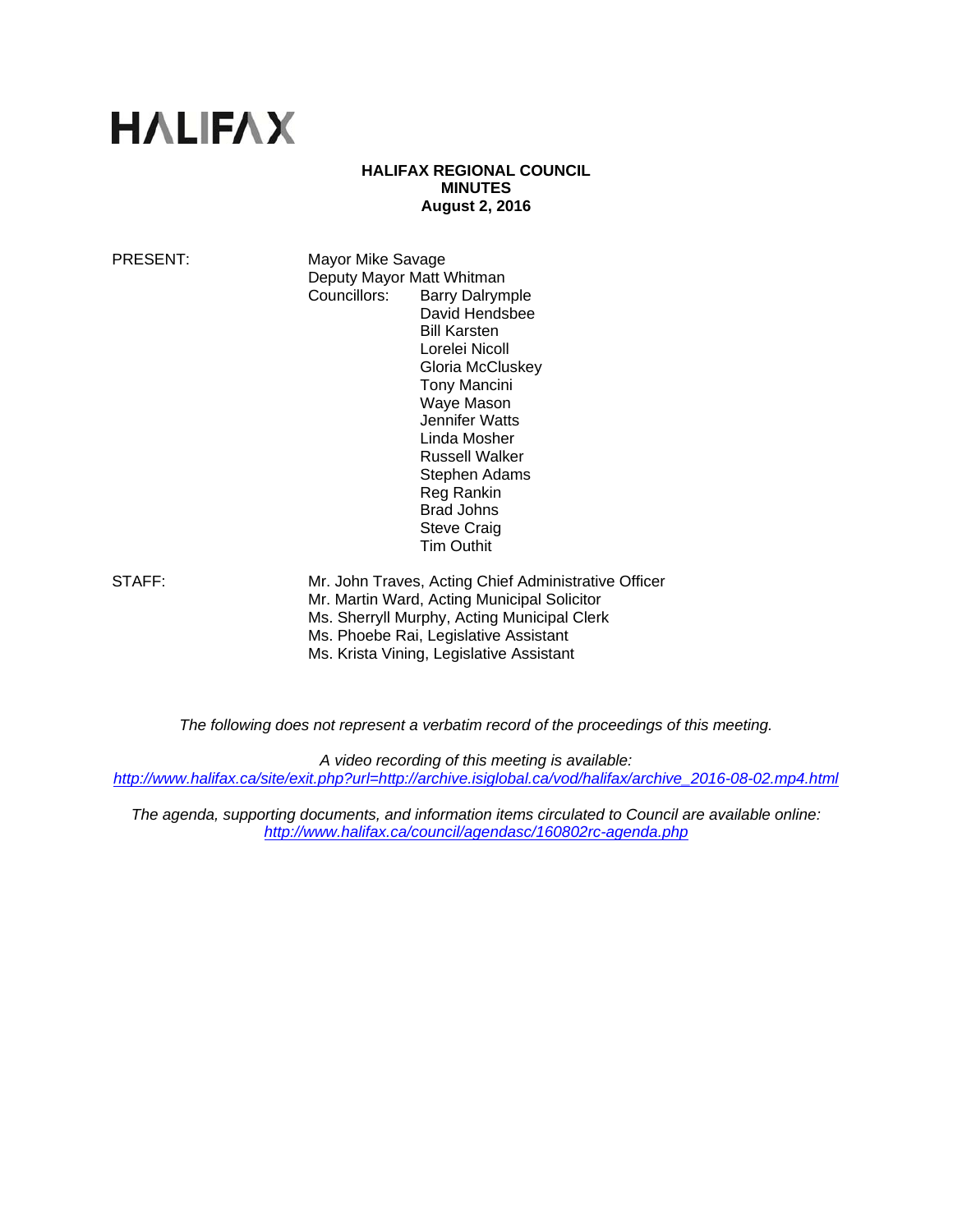*The meeting was called to order at 1:00 p.m., and recessed at 3:20 p.m. Council reconvened in at 3:42 p.m. and recessed at 5:10 p.m. Council reconvened in at 6:00 p.m., recessed at 8:01 p.m., and reconvened at 8:09 p.m. Council moved into an In Camera (In Private) session at 9:14 p.m. and reconvened and adjourned at 10:12 p.m.*

# **1. CALL TO ORDER**

The Mayor called the meeting to order at 1:00 p.m. and Council stood for a moment of reflection.

# **2. SPECIAL COMMUNITY ANNOUNCEMENTS & ACKNOWLEDGEMENTS**

Councillors noted a number of special community announcements and acknowledgements.

Mayor Savage introduced incoming Chief Administrative Officer Mr. Jacques Dubé and acknowledged the work of Mr. John Traves, Acting Chief Administrative Officer.

# **3. APPROVAL OF MINUTES – NONE**

# **4. APPROVAL OF THE ORDER OF BUSINESS AND APPROVAL OF ADDITIONS AND DELETIONS**

Additions: 17.1 Councillor Mason – 825 Young Avenue

Council agreed to requests to consider items 14.1.9, 14.1.11, and 14.2.1 immediately following item 13.1.

MOVED by Councillor Nicoll, seconded by Councillor Mason

# **THAT the agenda be approved as amended.**

Two-third majority vote required.

# **MOTION PUT AND PASSED.**

# **5. BUSINESS ARISING OUT OF THE MINUTES – NONE**

## **6. CALL FOR DECLARATION OF CONFLICT OF INTERESTS**

Mr. John Traves, Acting Chief Administrative Officer indicated a conflict with respect to agenda item 11.1.

- **7. MOTIONS OF RECONSIDERATION NONE**
- **8. MOTIONS OF RESCISSION NONE**
- **9. CONSIDERATION OF DEFERRED BUSINESS NONE**
- **10. NOTICES OF TABLED MATTERS NONE**
- **11. PUBLIC HEARINGS 6:00 P.M.**
- **11.1 Case 18120 Municipal Planning Strategy and Land Use By-Law Amendments for 348 Purcell's Cove Road, Halifax – Supplementary Report**

This matter was dealt with later in the meeting. See pages 12-15 for details.

# **12. CORRESPONDENCE, PETITIONS & DELEGATIONS**

**12.1 Correspondence**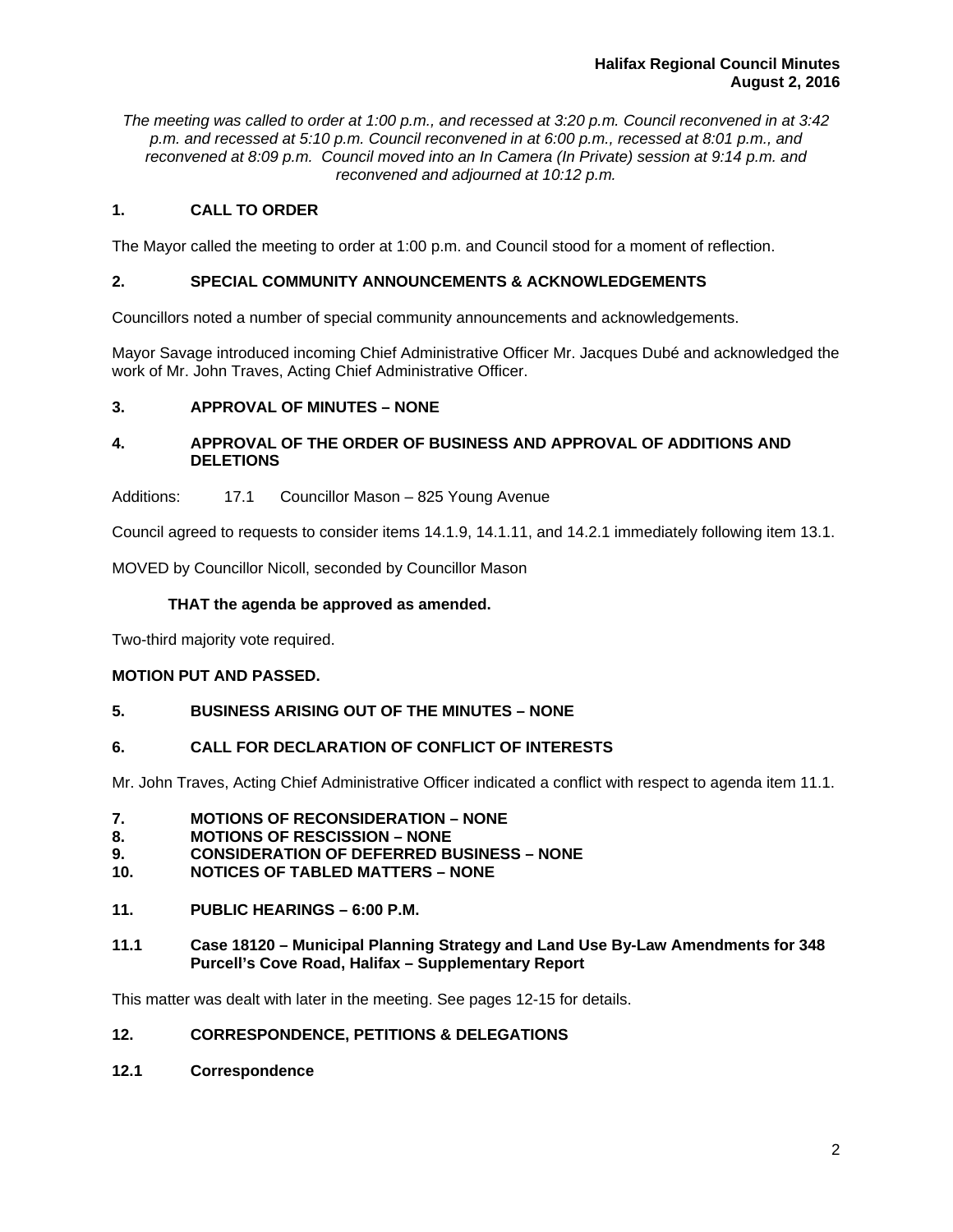The Clerk noted that correspondence was received for items: 11.1, 14.1.8, 15.2, and 16.1.1. This correspondence was circulated to Council.

# **12.2 Petitions**

# **12.2.1 Councillor Watts**

Petition submitted containing over 600 signatures requesting Halifax Regional Council to make the Africville Museum accessible with public transit and sidewalks.

# **12.2.2 Councillor Watts**

Petition submitted containing 91 signatures requesting Regional Council to reconsider the Fort Needham Park Master Plan so that the existing tennis courts are either maintained or improved to include a modern multi-court sports area.

MOVED by Councillor Watts, seconded by Councillor Mason

# **THAT Halifax Regional Council direct staff to prepare reports responding to the petitions presented to Regional Council on August 2, 2016.**

Two-third majority vote required.

# **MOTION PUT AND PASSED UNANIMOUSLY.**

Not present: Councillor Johns

# **13. INFORMATION ITEMS BROUGHT FORWARD**

## **13.1 Councillor McCluskey – Application of the Halifax Logo and Brand on all Community Signs, Landmarks and Flagpoles in the Halifax Regional Municipality**

The following was before Council:

A staff information report dated June 6, 2016

A brief discussion was held, no action required.

Councillor Johns joined the meeting at 1:20 p.m.

# **14. REPORTS**

# **14.1 CHIEF ADMINISTRATIVE OFFICER**

Council proceeded to consider item 14.1.9 at this time, followed by items 14.1.11 and 14.2.1 as determined during the approval of the order of business.

# **14.1.9 Tennis Canada Proposal**

The following was before Council:

A staff recommendation report dated July 26, 2016

MOVED by Councillor Mosher, seconded by Councillor McCluskey

## **THAT Halifax Regional Council:**

**1. Approve provision of a grant to Tennis Canada for one-third funding towards the development of the Nova Scotia Regional Tennis Development Centre in the**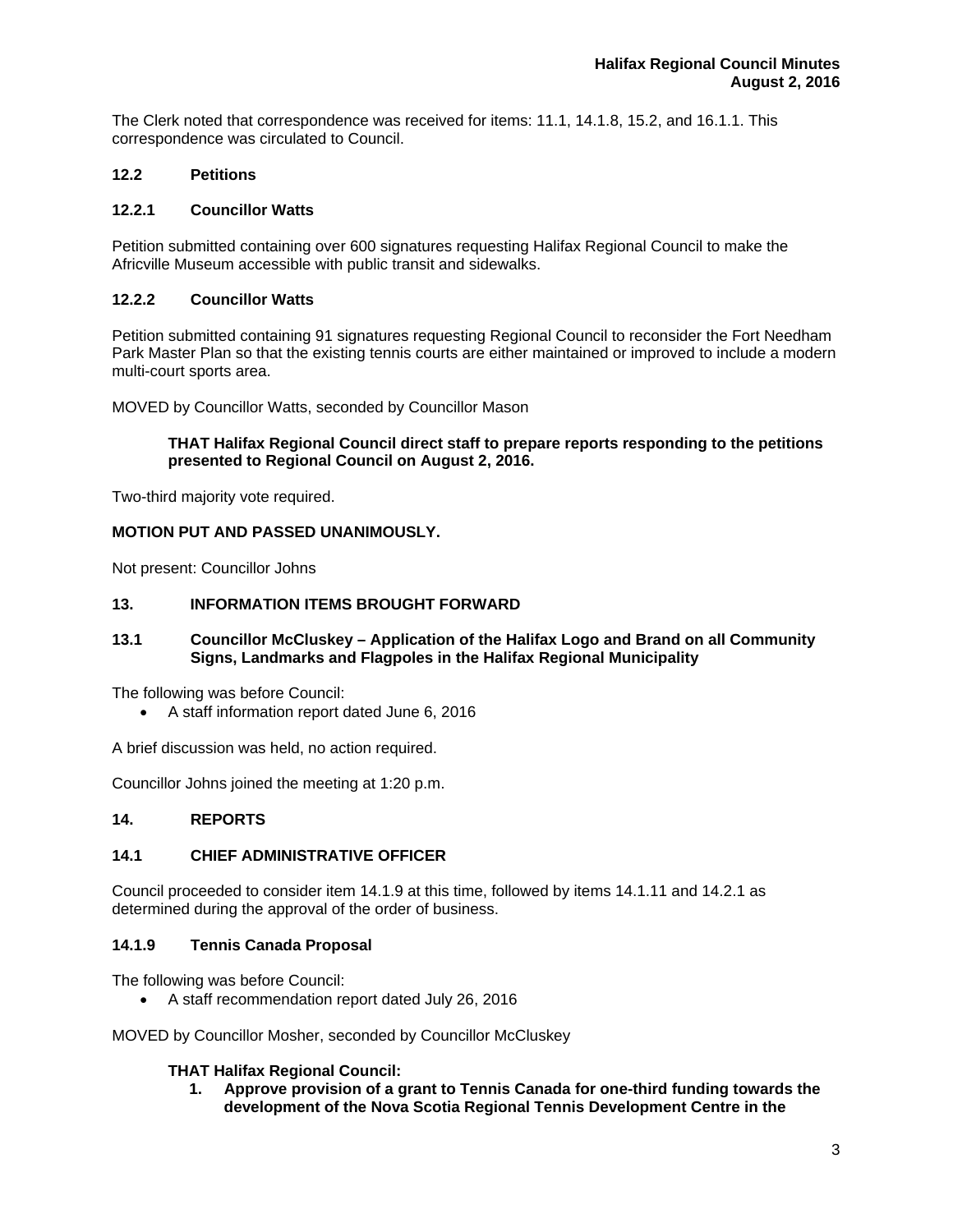**amount of up to \$2.5 million, paid over three years and conditional on the same level of funding being provided by the Province of Nova Scotia and facilitated by Tennis Canada;** 

- **2. Direct staff to include funding in the amount of \$840,000 in 2017/18, \$840,000 in 2018/19 and \$820,000 in 2019/20 to the proposed respective Operating Budgets through HRM's annual budget approval process; and**
- **3. Authorize staff to negotiate, enter into and execute a contribution and service agreement on behalf of the Municipality with Tennis Canada that includes the terms and conditions outlined in Table 2 and in the opinion of the Acting Chief Administrative Officer, or his delegate, achieves the outcomes of the Municipality identified in the staff report dated July 26, 2016.**

Council entered into a brief discussion, highlighting the importance of providing affordable, accessible programming in the Regional Centre.

Ms. Denise Schofield, Manager of Program Support Services noted that the contribution agreement would outline a reporting mechanism to ensure the municipality has oversight regarding how funds are allocated.

# **MOTION PUT AND PASSED UNANIMOUSLY.**

# **14.1.11 Policy for Acceptance and Adoption of Old, Abandoned, or Orphan Cemeteries**

The following was before Council:

A staff recommendation report dated July 19, 2016

MOVED by Councillor Hendsbee, seconded by Deputy Mayor Whitman

**THAT Halifax Regional Council direct staff to draft an Administrative Order defining the process for considering old, abandoned or orphan cemeteries as outlined the staff report dated July 19, 2016 and that staff be directed to return to Council with the draft Administrative Order for Council's consideration.** 

In the ensuing discussion it was requested that the staff consider how to define and delineate old, abandoned and orphan ceremonies

# **MOTION PUT AND PASSED UNANIMOUSLY.**

## **14.2.1 Proposed Administrative Order 2016-005-ADM – Procurement Policy**

The following was before Council:

 A recommendation report from the Chair of the Audit and Finance Standing Committee dated July 26, 2016, with attached staff report dated July 13, 2016

MOVED by Councillor Mosher, seconded by Councillor McCluskey

**THAT Halifax Regional Council refer the staff report dated July 13, 2016 for consideration by Committee of the Whole, and schedule a date for the Committee of the Whole for a future meeting.** 

# **MOTION PUT AND PASSED UNANIMOUSLY.**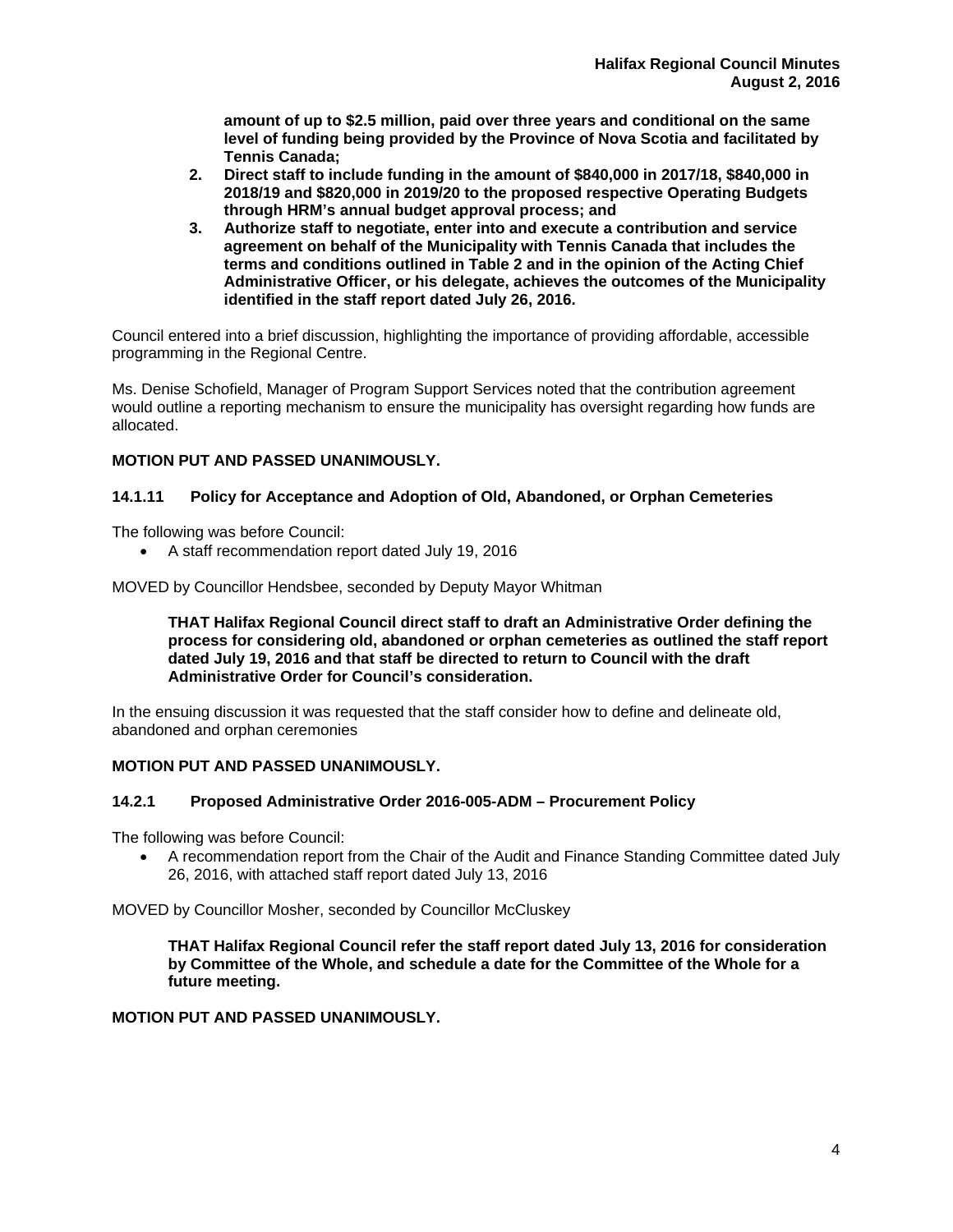## **14.1.1 Award – Unit Price Tender No.16-256, Resurfacing, New Sidewalk, New Curb & Gutter and New Asphalt at Greenway Connection - St. Margaret's Bay Road (Beech Tree Run to Lakelands Boulevard) – West Region**

The following was before Council:

A staff recommendation report dated July 14, 2016

MOVED by Councillor Rankin, seconded by Councillor Walker

**THAT Halifax Regional Council award Tender No. 16-256, Resurfacing, New Sidewalk, New Curb & Gutter and New Asphalt at Greenway Connection - St. Margaret's Bay Road (Beech Tree Run to Lakelands Boulevard) – West Region, to the lowest bidder meeting specifications, Dexter Construction Company Limited for a Total Tender Price of \$838,564 (net HST included) with funding from Project Account Nos. CR000005 – Street Recapitalization and CTU00420 – Active Transportation – Strategic Projects, as outlined in the Financial Implications section of the staff report dated July 14, 2016.** 

## **MOTION PUT AND PASSED UNANIMOUSLY.**

## **14.1.2 Planning & Development Fee Review Phase One Report**

The following was before Council:

- A staff recommendation report dated July 19, 2016
- A presentation from Jim Bruzzese dated August 2, 2016

MOVED by Councillor Watts, seconded by Councillor Nicoll

**THAT Halifax Regional Council direct staff to undertake the second phase of the Fee Review based on the Guiding Principles (Appendix A of the staff report dated July 19, 2016) as the next phase in the fee review process and develop a Fee Policy for Council's consideration.**

Councillor Mosher left the meeting at 2:35 p.m.

Council agreed to receive a presentation from Mr. Jim Bruzzese, President of BMA Management Consulting Inc., who is retained by the municipality to provide expert assistance with the Planning and Development Fee Review. Mr. Bruzzese outlined the progress made to streamline process and create efficiencies within the Planning and Development Business Unit. He highlighted that in his view, user fees need to be reassessed and rationalized, as they have not been reviewed in several years. Mr. Bruzzese provided information regarding leading practices and guiding principles, and he concluded by outlining the next steps in the process.

Responding to questions of clarification, Mr. Bob Bjerke, Chief Planner and Director of Planning and Development advised that staff will work with industry groups to ensure proper lead time and phase-in of a new fee structure.

# **MOTION PUT AND PASSED UNANIMOUSLY.**

Not present: Councillors Mosher and Johns.

Council agreed to a request from Councillor Hendsbee to consider item 14.1.8 next on the agenda.

# **14.1.8 Nova Scotia Nature Trust 100 Wild Islands**

The following was before Council:

A staff recommendation report dated July 18, 2016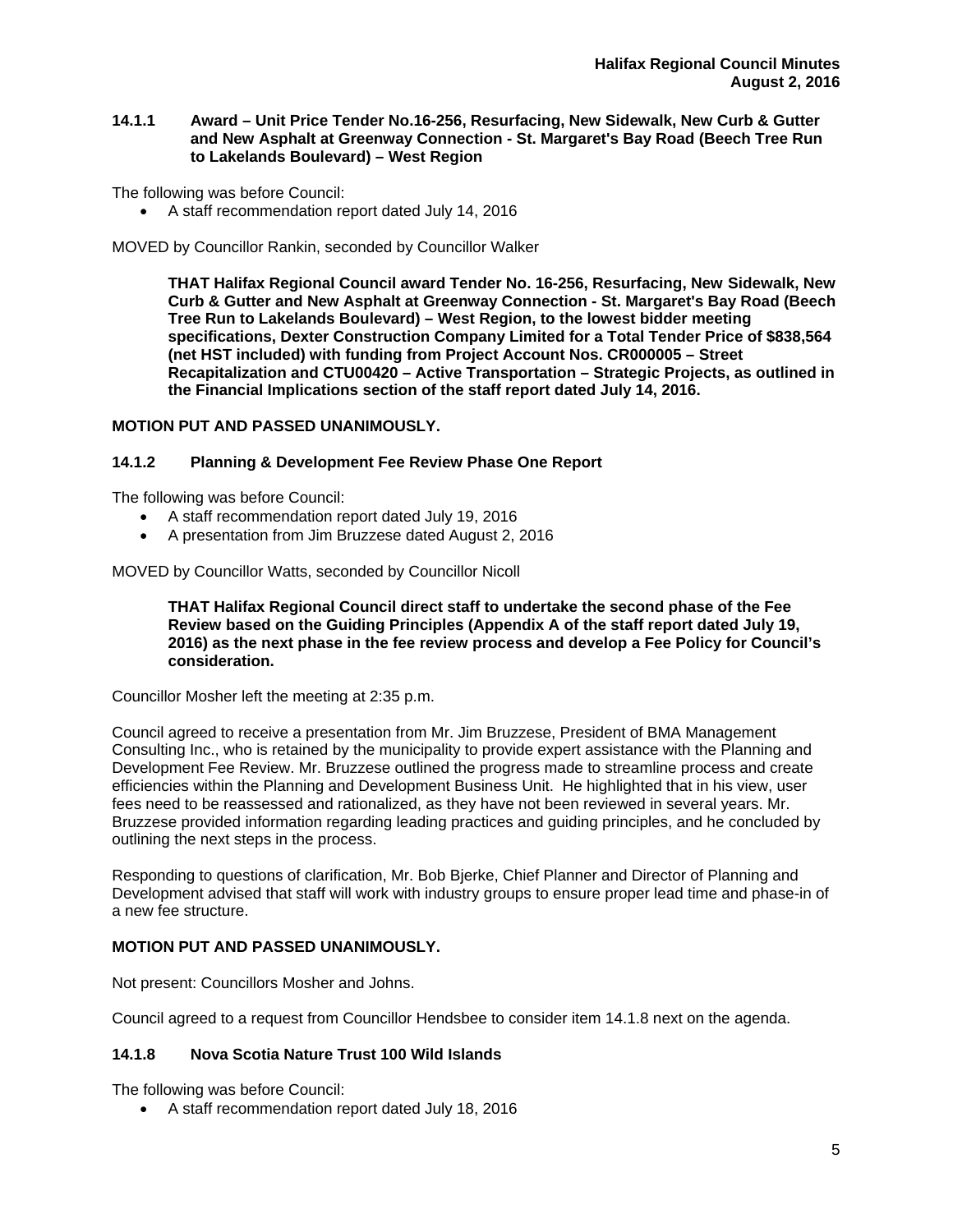Correspondence from Wendy and Bob McDonald dated August 1, 2016

MOVED by Councillor Hendsbee, seconded by Councillor Karsten

#### **THAT Halifax Regional Council direct staff to:**

- **1. Include \$150,000 funding in each of the 2017/2018 and 2018/19 proposed operating budgets for a total grant of \$300,000 to the Nova Scotia Nature Trust's 100 Wild Islands Campaign;**
- **2. Execute a grant agreement on behalf of the Municipality with the Nova Scotia Nature Trust, which in the opinion of the Acting Chief Administrative Officer or their delegate, achieves the outcomes of the Municipality identified in Table 1 of the staff report dated July 18, 2016; and**
- **3. Jointly promote and raise awareness of the 100 Wild Islands in partnership with the Nova Scotia Nature Trust when opportunities arise.**

#### **MOTION PUT AND PASSED UNANIMOUSLY.**

Not present: Councillors Mosher and Johns.

Regional Council recessed at 3:20 p.m. and reconvened at 3:42 p.m.

## **14.1.3 Herring Cove Treatment Plant Community Integration Fund and Land Disposal Preparation Update**

The following was before Council:

A staff recommendation report dated July 9, 2016

MOVED by Councillor Adams, seconded by Councillor McCluskey

## **THAT Halifax Regional Council:**

- **1. Approve discontinuation of the proposed Hospital Park Trail and Latter Pond Park projects due to an inability to proceed as approved and use the balance of \$347,165 located in Project Account CPX01328 – New Park and Playgrounds on another project, or projects, located in the Herring Cove community to be determined; and**
- **2. Repeal the Policy for Expenditures from Community Integration Funds (2004) included as Attachment 1 of the staff report dated July 9, 2016.**

#### **MOTION PUT AND PASSED UNANIMOUSLY.**

Not present: Councillors Mosher and Johns.

## **14.1.4 Legislative Requests Update**

The following was before Council:

A staff recommendation report dated June 22, 2016

MOVED by Councillor Mason, seconded by Councillor Nicoll

#### **THAT Halifax Regional Council:**

- **1. Continue to advocate for the full suite of commercial tax changes Council originally requested in 2013 and 2015.**
- **2. Approve retaining the recommended seven legislative amendment requests outlined in the staff report dated June 22, 2016;**
- **3. Approve removing the three legislative requests outlined in the staff report dated June 22, 2016;**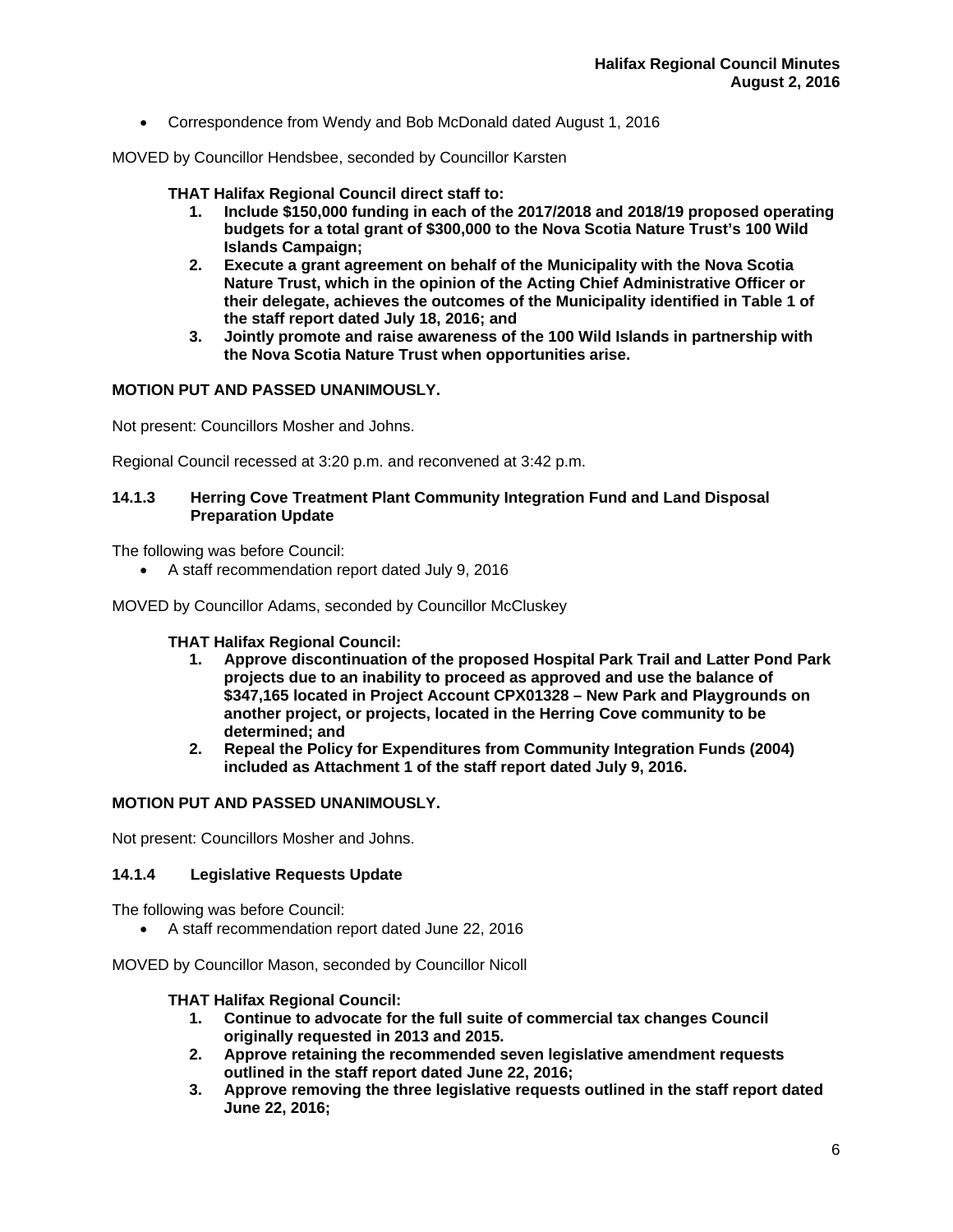- **4. Approve adding the one new request described in the staff report dated June 22, 2016 in relation to tax relief for non-profit organizations; and**
- **5. Direct the Mayor to forward the revised list of legislative requests to the Minister of Municipal Affairs.**

Council entered into a brief discussion with some Councillors suggesting that commercial tax rates should be based solely on the value of the building, rather than the size of the company. Other Councillors expressed their view that the motion seeks the ability to consider a variety of commercial tax tools including a possible three-year rolling assessment for future Council debate.

Responding to a question regarding the potential impact of the motion on the Halifax Regional Water Commission, Mr. John Traves, Acting Chief Administrative Officer advised that the proposed changes have already been discussed by the Halifax Water Board.

Council agreed to a request to vote on each part of the motion separately.

# **THAT Halifax Regional Council:**

**1. Continue to advocate for the full suite of commercial tax changes Council originally requested in 2013 and 2015.** 

# **MOTION PUT AND PASSED.** (12 in favour, 3 against)

Councillor McCluskey declared that she had intended to vote against the motion and Council agreed to record her vote as such.

In favour: Mayor Savage, Deputy Mayor Whitman, Councillors: Dalrymple, Hendsbee, Karsten, Nicoll, Mancini, Mason, Watts, Walker, Craig and Outhit

Against: Councillors: McCluskey, Adams and Rankin

Not present: Councillors Mosher and Johns

**2. Approve retaining the recommended seven legislative amendment requests outlined in the staff report dated June 22, 2016;** 

# **MOTION PUT AND PASSED UNANIMOUSLY.**

Not present: Councillors Mosher and Johns

**3. Approve removing the three legislative requests outlined in the staff report dated June 22, 2016;** 

# **MOTION PUT AND PASSED UNANIMOUSLY.**

Not present: Councillors Mosher and Johns

**4. Approve adding the one new request described in the staff report dated June 22, 2016 in relation to tax relief for non-profit organizations; and** 

# **MOTION PUT AND PASSED UNANIMOUSLY.**

Not present: Councillors Mosher and Johns

**5. Direct the Mayor to forward the revised list of legislative requests to the Minister of Municipal Affairs.**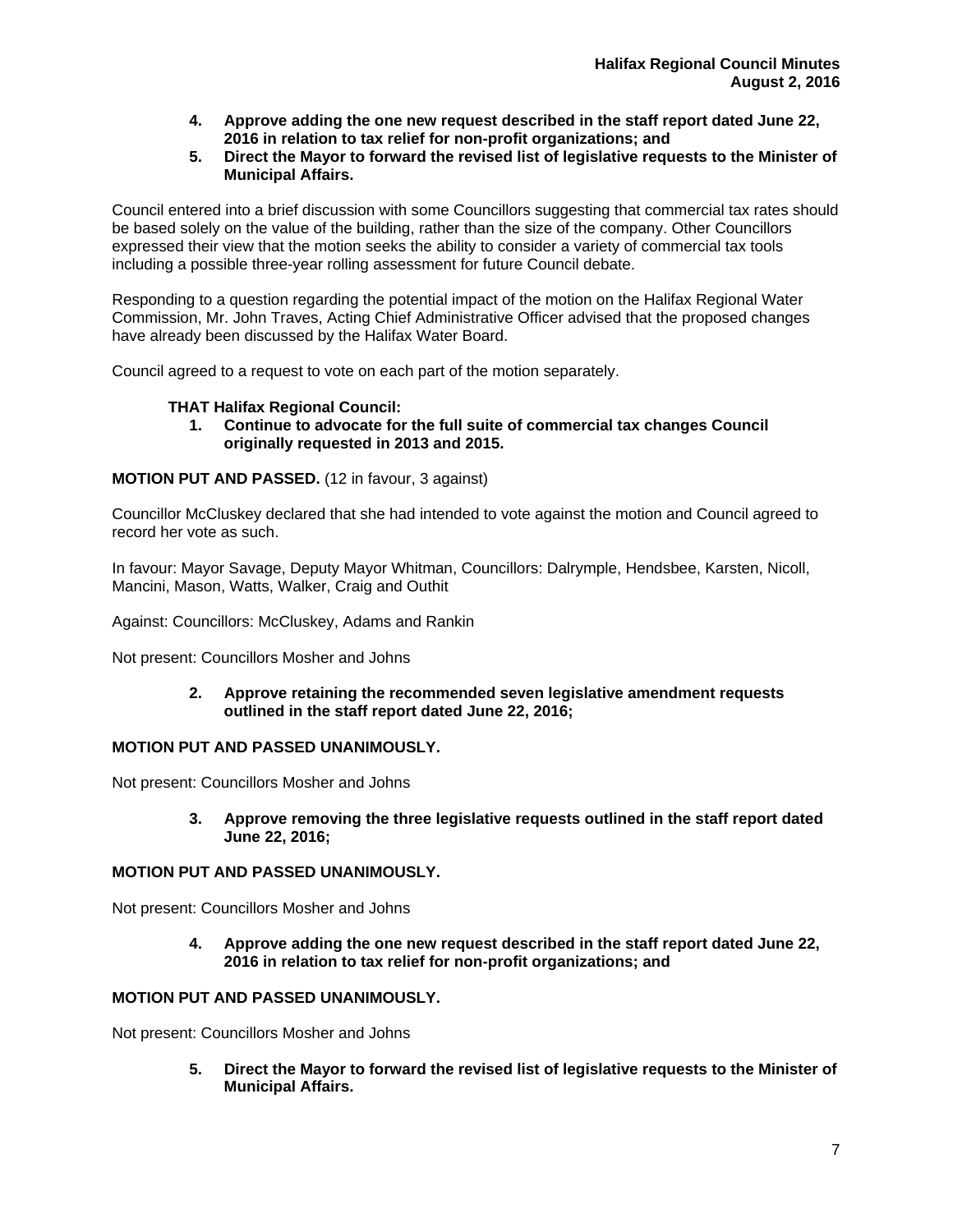## **MOTION PUT AND PASSED UNANIMOUSLY.**

Not present: Councillors Mosher and Johns

# **14.1.5 Graves Oakley – Permanent Rugby Facility**

The following was before Council:

A staff recommendation report dated July 15, 2016

MOVED by Councillor Adams, seconded by Deputy Mayor Whitman

## **THAT Halifax Regional Council direct staff to develop a multi-year capital plan for Graves Oakley that increases one sport field to regulation rugby size and adds amenities for all sport uses.**

It was noted that the motion is not intended to prioritize Graves Oakley above other projects, but rather to direct staff to prepare the project for inclusion in the next proposed capital budget. Further, staff do not recommend establishing a site exclusively for rugby use, but rather that it be usable for a variety of sports.

MOVED by Councillor Adams, seconded by Councillor Walker

## **THAT the motion be amended to include direction to consult with Rugby Nova Scotia to discuss potential partnerships.**

# **MOTION TO AMEND PUT AND PASSED UNANIMOUSLY.**

Not present: Councillor Mosher

The question was called on the amended motion as follows:

**THAT Halifax Regional Council direct staff to develop a multi-year capital plan for Graves Oakley that increases one sport field to regulation rugby size and adds amenities for all sport uses, and to consult with Rugby Nova Scotia to discuss potential partnerships.** 

## **AMENDED MOTION PUT AND PASSED UNANIMOUSLY.**

Not present: Councillor Mosher

## **14.1.6 Beach and Park at Gordon R. Snow Community Centre**

The following was before Council:

A staff recommendation report dated July 22, 2016

MOVED by Councillor Dalrymple, seconded by Councillor Johns

**THAT Halifax Regional Council authorize staff to develop a capital project that establishes a floating dock water access on Lake Thomas at Gordon R. Snow Community Centre in Fall River for future capital budget consideration.** 

MOVED by Councillor Dalrymple, seconded by Councillor Johns

**THAT the motion be amended to direct staff to investigate the opportunity for swimming access at this location.** 

## **MOTION TO AMEND PUT AND PASSED UNANIMOUSLY.**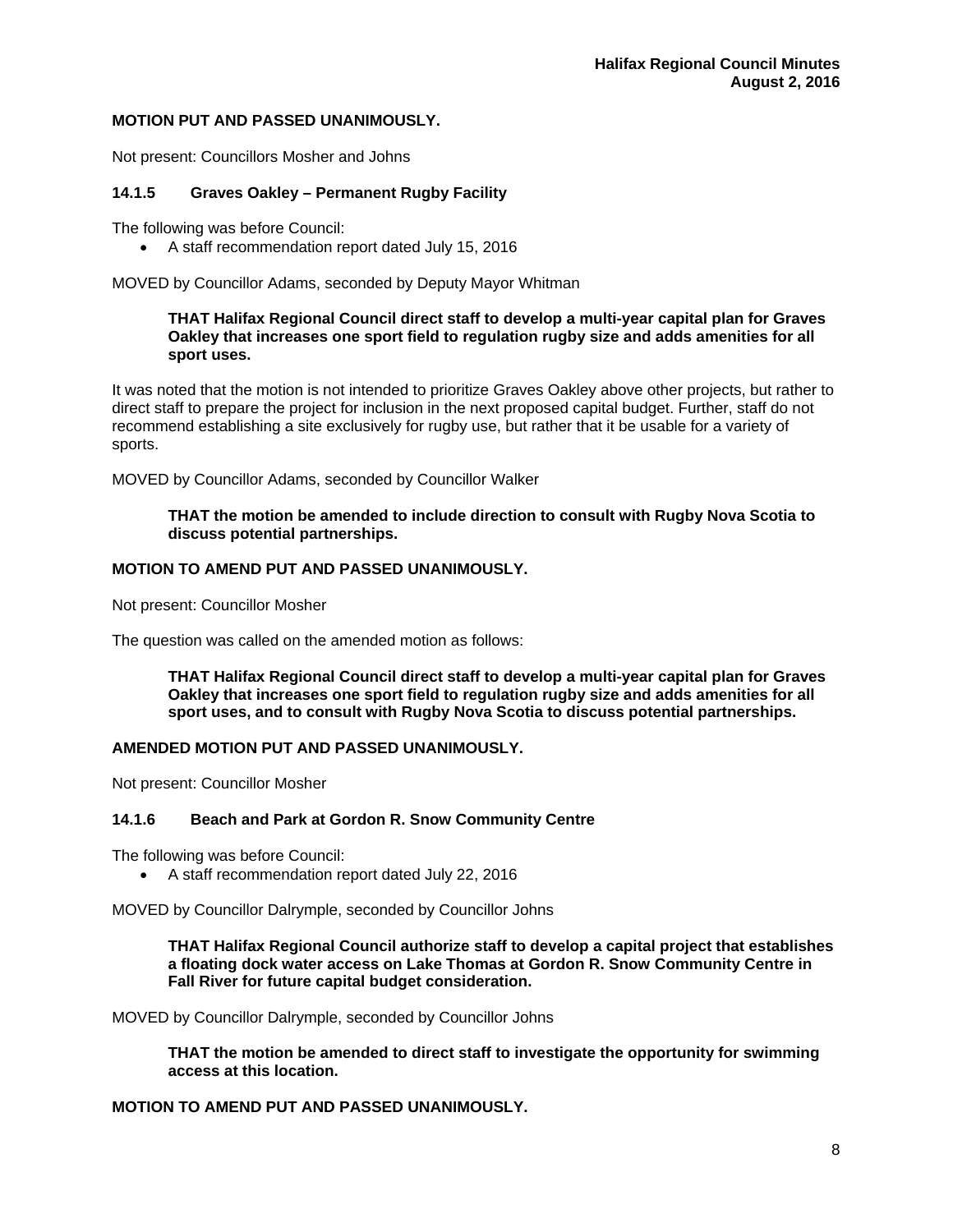Not present: Councillor Mosher

The question was called on the motion as amended:

**THAT Halifax Regional Council authorize staff to develop a capital project that establishes a floating dock water access on Lake Thomas at Gordon R. Snow Community Centre in Fall River for future capital budget consideration, and further that staff continue to investigate the opportunity for swimming access at this location.** 

## **AMENDED MOTION PUT AND PASSED UNANIMOUSLY.**

Not present: Councillor Mosher

## **14.1.7 Request for Permanent Encroachment – Barrington Street**

The following was before Council:

A staff recommendation report dated June 30, 2016

MOVED by Councillor Watts, seconded by Councillor Mason

**THAT Halifax Regional Council approve the attached Encroachment Agreement (Attachment A of the staff report dated June 30, 2016), subject to non-substantive amendments, if any, allowing the installation of the rock bolts, footings of the permanent traffic barrier, and the temporary traffic barrier at the proposed location within the right of way.** 

#### **MOTION PUT AND PASSED UNANIMOUSLY.**

Not present: Councillor Mosher

## **14.1.8 Nova Scotia Nature Trust 100 Wild Islands**

This matter was dealt with earlier in the meeting. See pages 5-6 for details.

## **14.1.9 Tennis Canada Proposal**

This matter was dealt with earlier in the meeting. See pages 3-4 for details.

## **14.1.10 Request for Proposal No. 15-150 – Dartmouth 4-Pad Arena Design-Build; Tenant Space**

The following was before Council:

A staff recommendation report dated July 26, 2016

MOVED by Councillor Mancini, seconded by Councillor Mason

#### **THAT Halifax Regional Council:**

- **1. Authorize an increase of \$55,000 to the current Tenant 1 Allowance of \$270,000 to a total of \$325,000.00 (HST fully refundable), included under the executed Design-Build Contract with EllisDon. Funding is available within Project Account No. CB000049 – Dartmouth Multi-Pad, as outlined in the Financial Implications section of the staff report dated July 26, 2016, and subject to the facility operator confirming that a lease can be established with Tenant 1;**
- **2. Approve the naming of the HRM sports campus located on Commodore Drive, as the "Harbour East Recreation Campus", as per Administrative Order No. 46, HRM Asset Naming Policies;**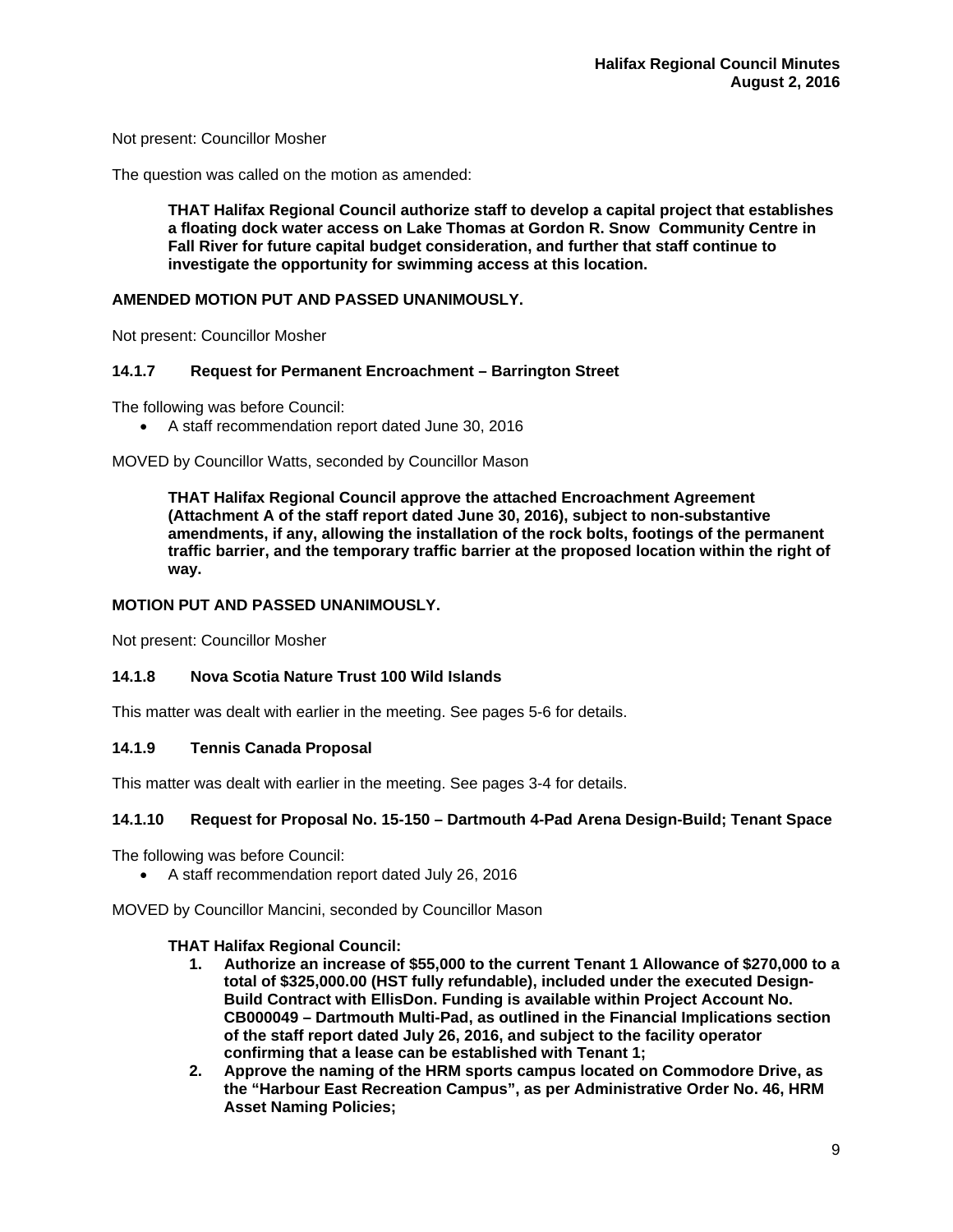## **3. Direct staff and the facility operator to continue to explore potential naming rights for the building, as per Administrative Order 56, HRM Sale of Naming Rights Policy.**

Councillor Mancini requested that the motion be voted on separately. He requested that Council not support part 2, as he intends to move an alternate name for the campus.

Responding to a question of clarification, Ms. Denise Schofield, Manager of Program Support Services indicated that the name would be the administrative name for the site only, as Council has directed staff to pursue naming rights for the building.

The question was called and Council proceeded to vote on each item separately as requested.

## **THAT Halifax Regional Council:**

**1. Authorize an increase of \$55,000 to the current Tenant 1 Allowance of \$270,000 to a total of \$325,000.00 (HST fully refundable), included under the executed Design-Build Contract with EllisDon. Funding is available within Project Account No. CB000049 – Dartmouth Multi-Pad, as outlined in the Financial Implications section of the staff report dated July 26, 2016, and subject to the facility operator confirming that a lease can be established with Tenant 1;** 

# **MOTION PUT AND PASSED UNANIMOUSLY.**

Not present: Councillor Mosher

**2. Approve the naming of the HRM sports campus located on Commodore Drive, as the "Harbour East Recreation Campus", as per Administrative Order No. 46, HRM Asset Naming Policies;** 

**MOTION PUT AND DEFEATED.** (6 in favour, 10 against)

In favour: Councillors: Hendsbee, Karsten, Walker, Rankin, Johns and Outhit

Against: Mayor Savage, Deputy Mayor Whitman, Councillors: Dalrymple, Nicoll, McCluskey, Mancini, Mason, Watts, Adams and Craig

Not present: Councillor Mosher

**3. Direct staff and the facility operator to continue to explore potential naming rights for the building, as per Administrative Order 56, HRM Sale of Naming Rights Policy.** 

# **MOTION PUT AND PASSED UNANIMOUSLY.**

Not present: Councillor Mosher

MOVED by Councillor Mancini, seconded by Deputy Mayor Whitman

**THAT Halifax Regional Council approve the naming of the HRM sports campus located on Commodore Drive, as the "Dartmouth Harbour East Recreation Campus", as per Administrative Order No. 46, HRM Asset Naming Policies;** 

# **MOTION PUT AND PASSED UNANIMOUSLY.**

Not present: Councillor Mosher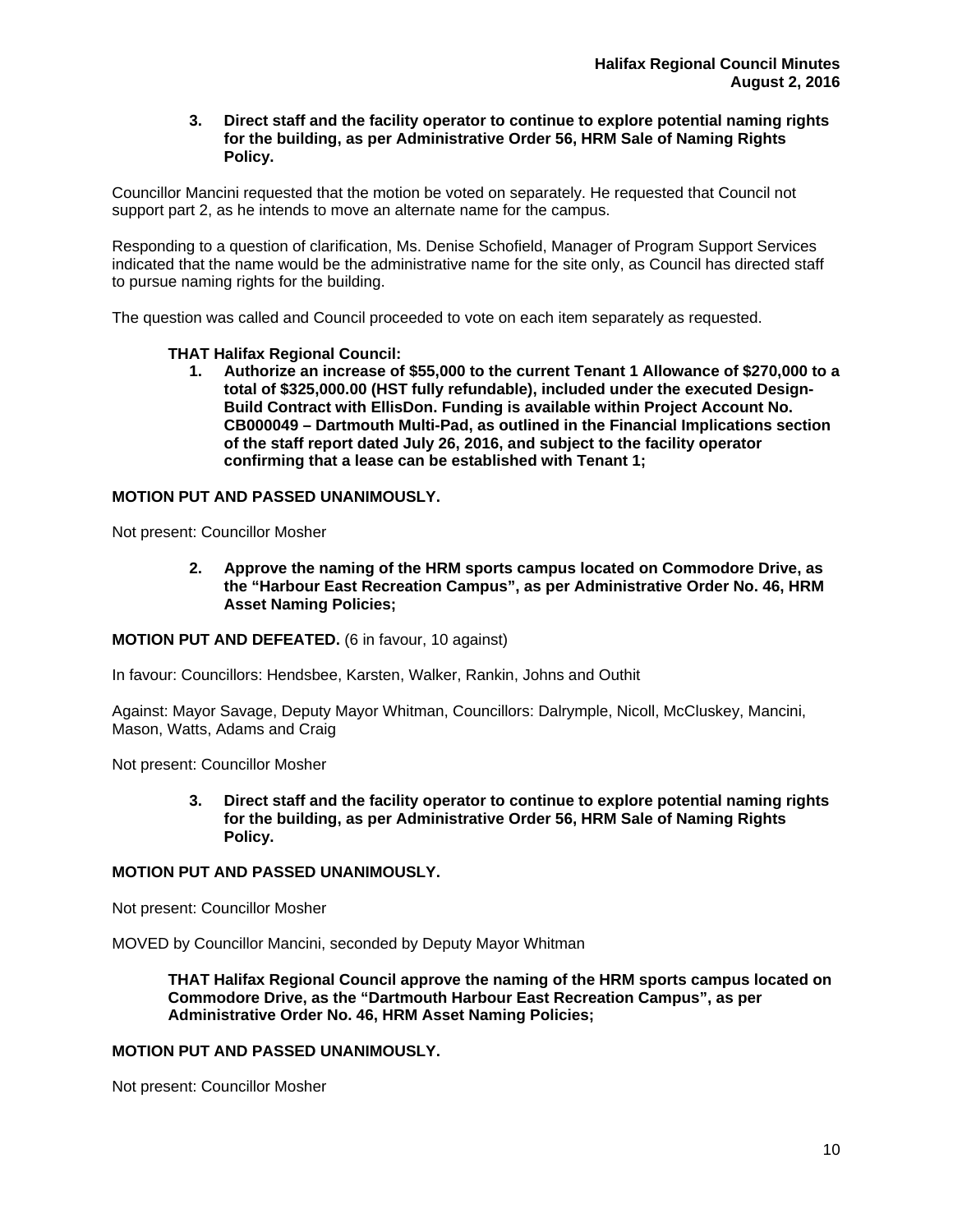# **14.1.11 Policy for Acceptance and Adoption of Old, Abandoned, or Orphan Cemeteries**

This matter was dealt with earlier in the meeting. See page 4 for details.

# **14.2 AUDIT AND FINANCE STANDING COMMITTEE**

## **14.2.1 Proposed Administrative Order 2016-005-ADM – Procurement Policy**

This matter was dealt with earlier in the meeting. See page 4 for details.

## **14.3 TRANSPORTATION STANDING COMMITTEE**

## **14.3.1 Reporting Structure of the Accessibility Advisory Committee**

The following was before Council:

 A recommendation report from the Chair of the Transportation Standing Committee dated July 22, 2016, with attached report dated July 11, 2016

MOVED by Councillor Outhit, seconded by Councillor McCluskey

**THAT Halifax Regional Council request a staff report and recommendation on changes to the reporting structure of the Accessibility Advisory Committee as discussed at the Accessibility Advisory Committee meeting on May 16, 2016 and that this report be referred to the Transportation Standing Committee for review and comment prior to receipt by Regional Council.** 

## **MOTION PUT AND PASSED UNANIMOUSLY.**

Not present: Councillor Mosher

# **14.3.2 Request for a Staff Report – Roll Call on all Halifax Regional Municipality Committee Agendas**

The following was before Council:

 A recommendation report from the Chair of the Transportation Standing Committee dated July 22, 2016, with attached report dated July 11, 2016

MOVED by Councillor Outhit, seconded by Councillor Mason

#### **THAT Halifax Regional Council request a Staff Report regarding the inclusion of Roll Call on all Halifax Regional Municipality Advisory and Standing Committee Agendas.**

Council entered into a brief discussion, noting that the Accessibility Advisory Committee has already implemented a roll call on their agendas, and the motion before Council is to direct all Halifax Regional Municipality Advisory and Standing Committees to implement a roll call.

Mr. John Traves, Acting Chief Administrative Officer advised that such direction would require an amendment to *Administrative Order One – The Procedure of the Council Administrative Order.* He advised that if the motion is approved, the resulting staff report will contain draft amendments for Council's consideration.

Deputy Mayor Whitman requested that the motion be amended to add *Regional Council and Community Council* agendas. The amendment was accepted as friendly.

The question was called on the motion as amended: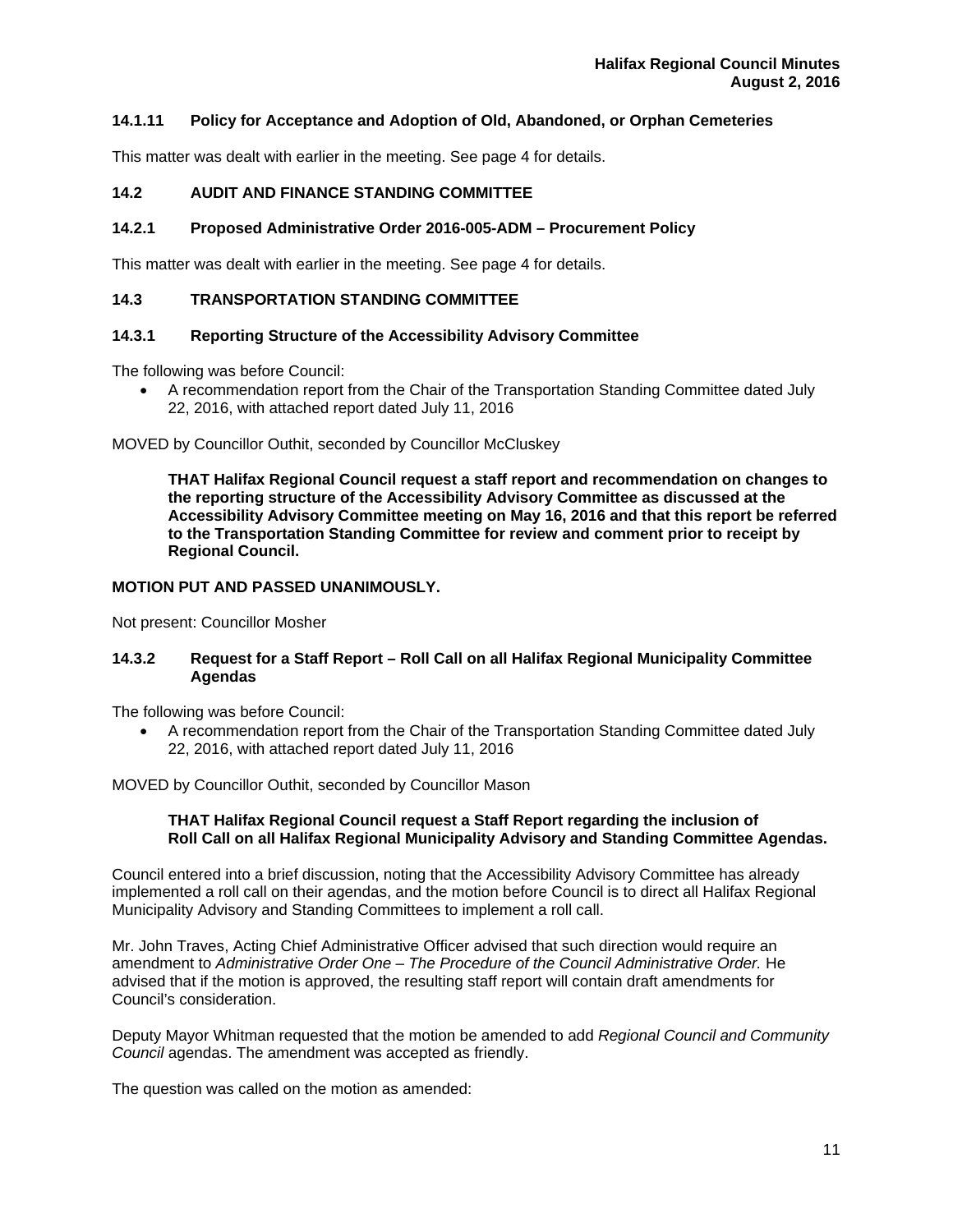**That Halifax Regional Council request a Staff Report regarding the inclusion of Roll Call on all Halifax Regional Municipality Advisory Committee, Standing Committee, Community Council, Regional Council and Committee of the Whole Agendas.** 

# **AMENDED MOTION PUT AND PASSED.** (15 in favour, 1 against)

In favour: Mayor Savage, Deputy Mayor Whitman, Councillors: Hendsbee, Karsten, Nicoll, McCluskey, Mancini, Mason, Watts, Walker, Adams, Rankin, Johns, Craig and Outhit

Against: Councillor Dalrymple

Not present: Councillor Mosher

Council recessed at 5:10 p.m.

Council reconvened at 6:00 p.m. and commenced with the public hearing.

#### **11.1 Case 18120 – Municipal Planning Strategy and Land Use By-Law Amendments for 348 Purcell's Cove Road, Halifax – Supplementary Report**

The following was before Council:

- A staff supplementary recommendation report dated May 20, 2016
- A staff supplementary information report dated February 1, 2016
- A staff recommendation report dated June 29, 2015
- Extract of Regional Council minutes dated June 14, 2016
- Correspondence from Kevin Hurd, George Archibald, Donna Harding, Errol Gaum, Rex A. Seaward, and Stephen Lockyear

Mr. Paul Sampson, Planner II delivered a presentation on the application of Sunrose Land Use Consulting on behalf of Paulette Jensen to amend the Halifax Municipal Planning Strategy and Halifax Mainland Land Use By-law to permit existing buildings and land uses (single unit dwelling, office of a professional person and accessory buildings) at 348 Purcell's Cove Road, Halifax.

In response to questions raised, Mr. Sampson provided the following clarification:

- Buildings are not permitted in the Water Access zone but are permitted in the Holding zone with setback requirements from the shoreline
- The amendments are site specific to the property in question, any future proposals would have to go before Council through the same process
- The property owners have a license (3 year renewable license) from the Halifax Port Authority for the portion of the dwelling over the high water mark and in the Water Access zone to remain in place; the license was first granted in 2012 and renewed in 2015
- If the amendments are approved, staff would return to Council at a later date to request a discharge of the Development Agreement
- The buildings have been in the property for approximately 30 years (since 1982); the compliance case started around 2008; the Water Access zoning has been in effect since approximately 2011
- The original 1982 Development Agreement specified that the dwelling had to be on the roadside and was not permitted on the waterside

Mayor Savage invited the applicant to come forward and address Council.

**Ms. Jennifer Jsang, Sunrose Land Use Consulting** spoke about working with HRM planning staff to look at options to bring this property into compliance. She understood that HRM planning staff would not be supporting the application as it would send a message that violating the Land Use By-law (LUB) was acceptable. Ms. Jsang pointed out three main issues: the LUB violations, developing land without permits and the perceived legal implications if the application is approved. She explained that many of the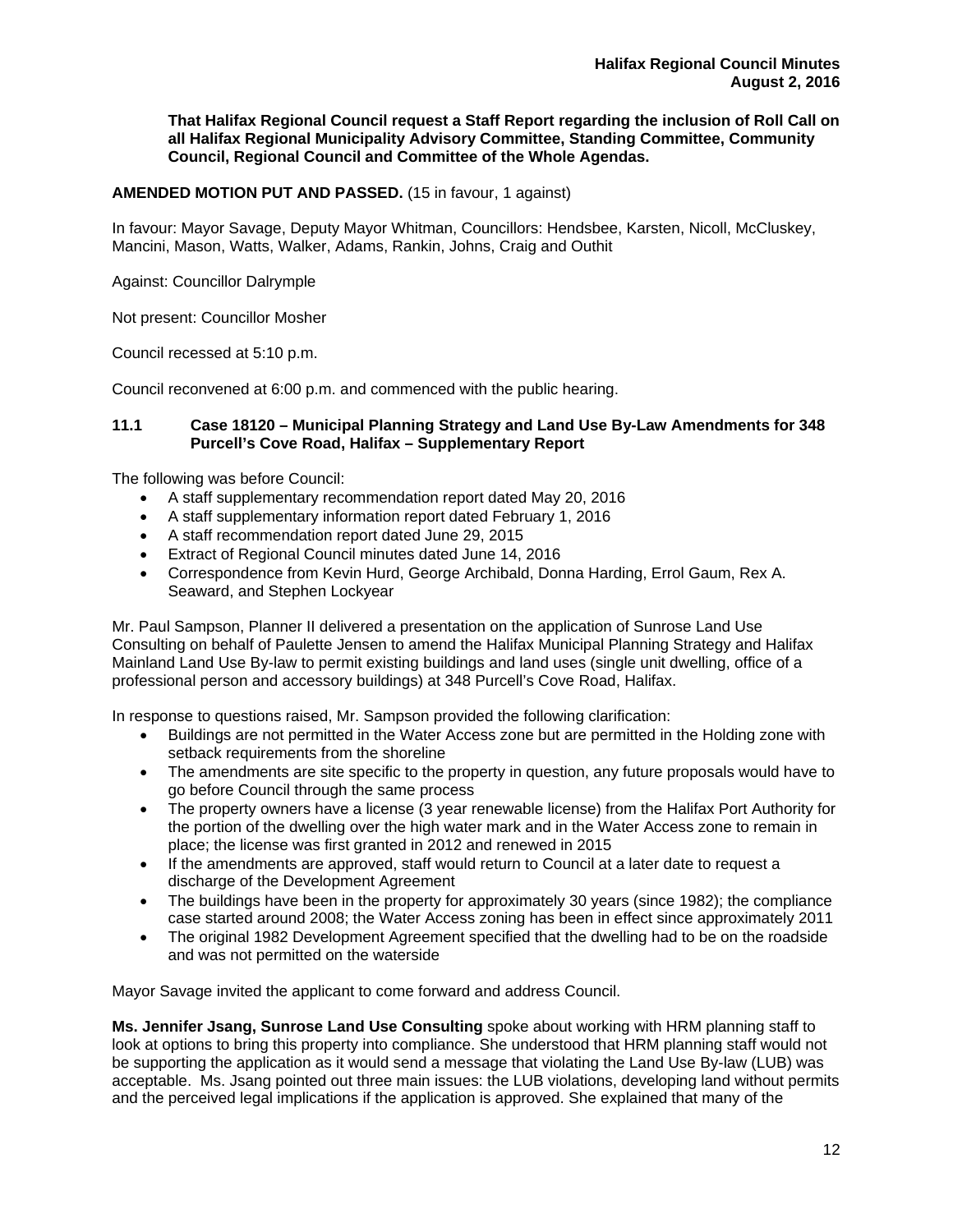violations are technicalities as the property is legally two (2) lots and the difficulties of fitting a 34 year old Development Agreement into the present LUB. In 1982 approval was received from the Department of Health for the well and septic after test holes were dug and a site inspection was completed. Approval was also received from the Department of Transportation for the boat house and dock to be extended into the water. Ms. Jsang explained that these approvals support that the Jensens did not intentionally disregard the need to get approvals. She partially disagreed with staff's response to grandfathering, indicating that that in some cases it is done for properties or land uses that are in existence and long standing but do not meet the current rules and may not have received the appropriate permits. These properties become listed in the LUB and get a permit after this has been done, which she suggested could happen for this property. Ms. Jsang further spoke on the current checks and balances in place for development agreements and how she was confident that the risk of other people choosing to build without permits and then seeking a Municipal Planning Strategy (MPS) amendment would not happen. As a municipal planner, she has seen many instances where a municipality has amended planning documents to accommodate a development. She explained that site specific policy is written so that it cannot be applied to other properties and that there are examples in HRM where violations have been found and the Municipality and landowner enter into a development agreement process and then the permit is issued. Ms. Jsang indicated that she has not seen this impede the effectiveness of a LUB or enforcement programs. Ms. Jsang spoke to the four (4) year prosecution process and the Jensens being fined for the violations. She expressed that the MPS process is lengthy, risky, expensive and stressful, and serves as an effective deterrent.

Ms. Jsang went on to note that the appropriate permits were granted for the sewage disposal system and that the Jensens had provided HRM with the maintenance records for the last 34 years. She noted that the home has been engineered certified and deemed structurally sound. The property has been in Paulette Jensen's name since the early 1990's and Ms. Jensen cannot sell or get financing for the property due to its current status. Ms. Jsang explained that the buildings were constructed appropriately for site and are situated lower in grade than the neighbours and cannot be seen from the adjacent properties. She highlighted that it is impractical and not feasible to move the home or the larger accessory building and they would have to be demolished; which would cost approximately \$100,000 and could cause significant disruption to the neighbourhood and environment. Ms. Jsang understood the importance of planning regulations and the need to uphold them. She also understood that planning documents cannot be written to address all possible scenarios and there are times when site specific amendments are necessary, reiterating that this is one of those times. She highlighted that this was a good solution as the property is: compatible with the other properties in the area, there is no cost to HRM, is supported by neighbours and others in Halifax, is a well maintained property with a well maintained HRM walkway, there is plenty of buffers, and is an appropriate use of the property. She pointed out that demolition could have been sought by HRM or the Crown during the court proceedings but it was not and why Council would seek this remedy now. Ms. Jsang asked Council to approve the application, as modified to remove the dental office, to allow the residential dwelling and accessory buildings to remain as is on the property.

Mayor Savage reviewed the rules of procedure for public hearings and opened the public hearing for anyone wishing to speak on the matter.

As agreed by Council, Mayor Savage invited the property owner, Paulette Jensen to be the first speaker.

**Paulette Jensen, property owner** explained that in 1982 they were focused on building a new orthodontic practice at the Halifax Professional Centre. They had relied on their architect to negotiate the Development Agreement with the former Halifax County Planning Department and acquire the necessary building and occupancy permits. She apologised for not paying closer attention to the development process and realized that it was their responsibility to make certain that everything was done properly. Ms. Jensen spoke about the former city of Halifax's intention in 1982 to use their property as an abutment to a proposed bridge across the North West Arm from Robie Street to Purcell's Cove Road. The city also wanted them to wait to develop the property until city water and sewer were available, but it was determined that it was an approved building lot and they were allowed to build. She spoke to the challenges of the property's configuration and designing their home and accessory buildings to fit within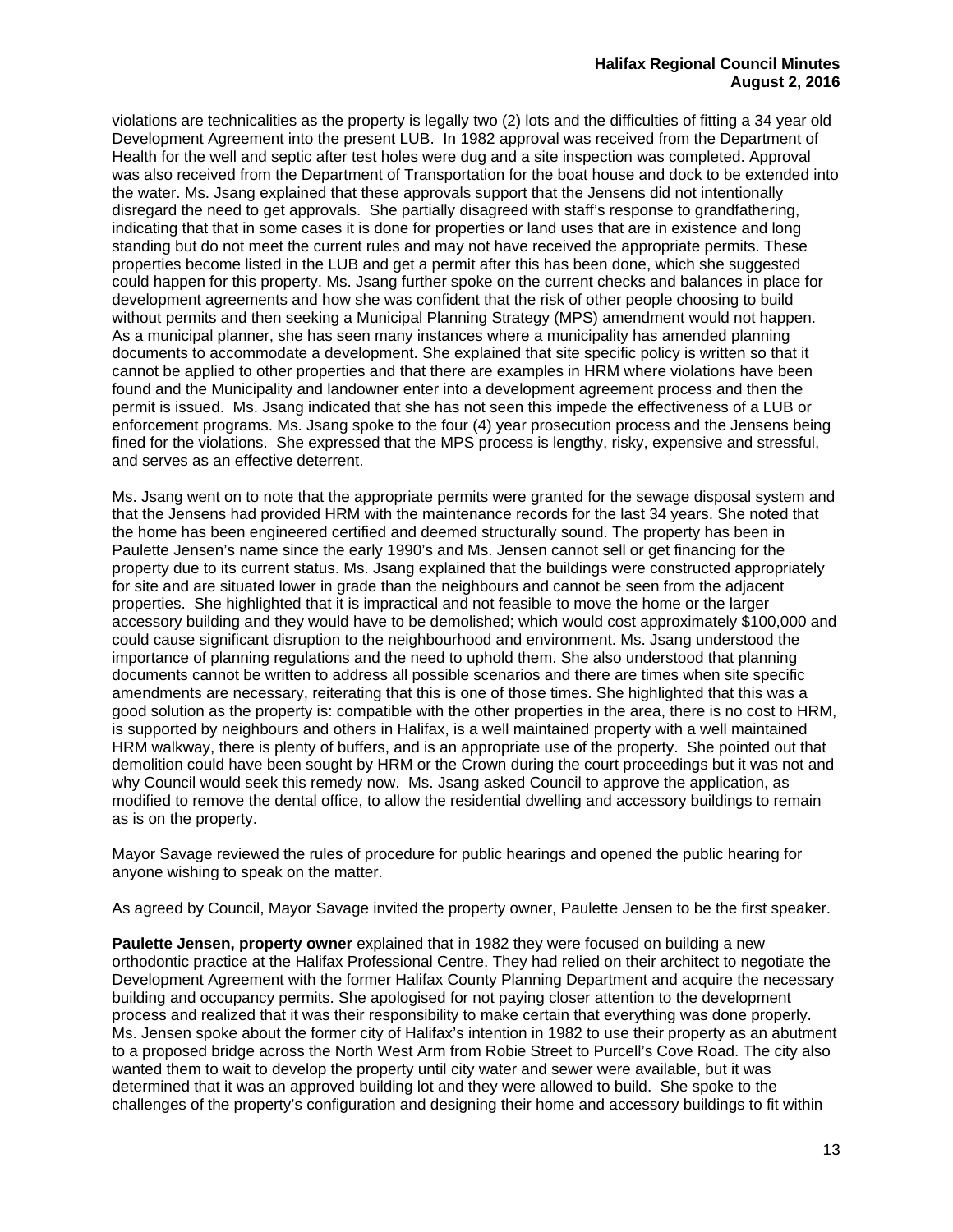the layout and how they have maintained their property to a high standard for all to enjoy. Ms. Jensen confirmed that they were up to date on their property taxes and water lot fees.

Ms. Jensen spoke about the lease at the Halifax Professional Centre coming to an end September 2007 and how their remaining orthodontic patients did not want to travel to their new Dartmouth office. It was their understanding that they could have a home-base business in the accessory building to complete the 50 patients' 20 months of treatment. She explained that they saw seven (7) patients one (1) day a week in the summer as an interim measure. From November to April patients went to their Dartmouth office because their driveway was too steep and icy. She commented on the negative effect this has had on her and the possibility of losing their home. She commented that neighbours were in support and expressed concern with the bank foreclosing on their home and having to declare bankruptcy if they are forced to relocate or demolish the house and accessory buildings. Ms. Jensen asked Council to approve the application to allow them to stay in their home.

**Richard Bendor-Samuel, Halifax** spoke to the Jensen's home being a highlight when boating on the North West Arm. He viewed much of the more recent development on the North West Arm as negative and not following the proper planning regulations. He was concerned with the possibility of the Jensen's losing their home, speaking to its beauty and asset to the waterfront, and finding a way to allow it to remain.

**Greg Cameron, Halifax** spoke to the history of the property and court proceedings, commenting on the stress and anxiety this process must have on the Jensen family. Mr. Cameron echoed points made about the Jensen's taxes being up-to-date, highlighting the revenue generated to HRM since 1982. He further spoke to the property's well and septic and how the Jensens have their own snow removal and garbage disposal. He also spoke about the property's aesthetics and not being able to see the home from the Purcell's Cove Road and the view from the waterfront and asked for Council's support.

**Wayne Harvey, Halifax** referred to 20 to 40 year old waterfront properties that were in existence and discovering at the time of sale they were not in compliance with the LUB and not properly permitted. He explained that in those cases the HRM worked out a solution with the home owners that did not include demolition. He suggested that the hardship that would be imposed on the Jensens if the buildings were to be demolished go beyond the risks of what HRM might experience from allowing the amendments and encouraged Council to approve the amendments.

**Rick Ormston, Halifax** spoke in support of the proposed amendments. He commented on the home's nautical theme and the tasteful streetscape. Mr. Ormston indicated that he was unaware of anyone in the neighbourhood who was opposed to the application. He noted that the Jensens have paid both financially and emotionally for the mistake they were unaware they made at the time and he asked for Council's support.

**Matthew Murphy, Halifax** echoed points made on the Jensen's well-kept property, the nautical theme, and the tour boats slowing down to see the property. He commented that the Jensen's home is a unique and memorial piece of maritime architecture located on the historic North West Arm, and he asked Council to allow the Jensens to keep their home.

**Rod Kerr, Halifax** spoke in support of the application and his business relationship with the Jensens since 1981 respecting the building, maintenance and upgrades of their dock. He echoed points made about the tour boats and the home being unique, well-constructed and well-maintained. He recognized the need for rules but was hopeful for a solution that would allow the Jensens to keep their home. He did not see an upside to demolishing the buildings and questioned how a vacant property would benefit HRM. Mr. Kerr spoke about the attractiveness and walkability of the portion of the path next to the Jensen's property in comparison to more dangerous sections of the path near other properties, especially during icy conditions.

**Philip Walsh, Halifax** commented on the beauty of the Jensen's property and asked that the buildings be left as is on the property.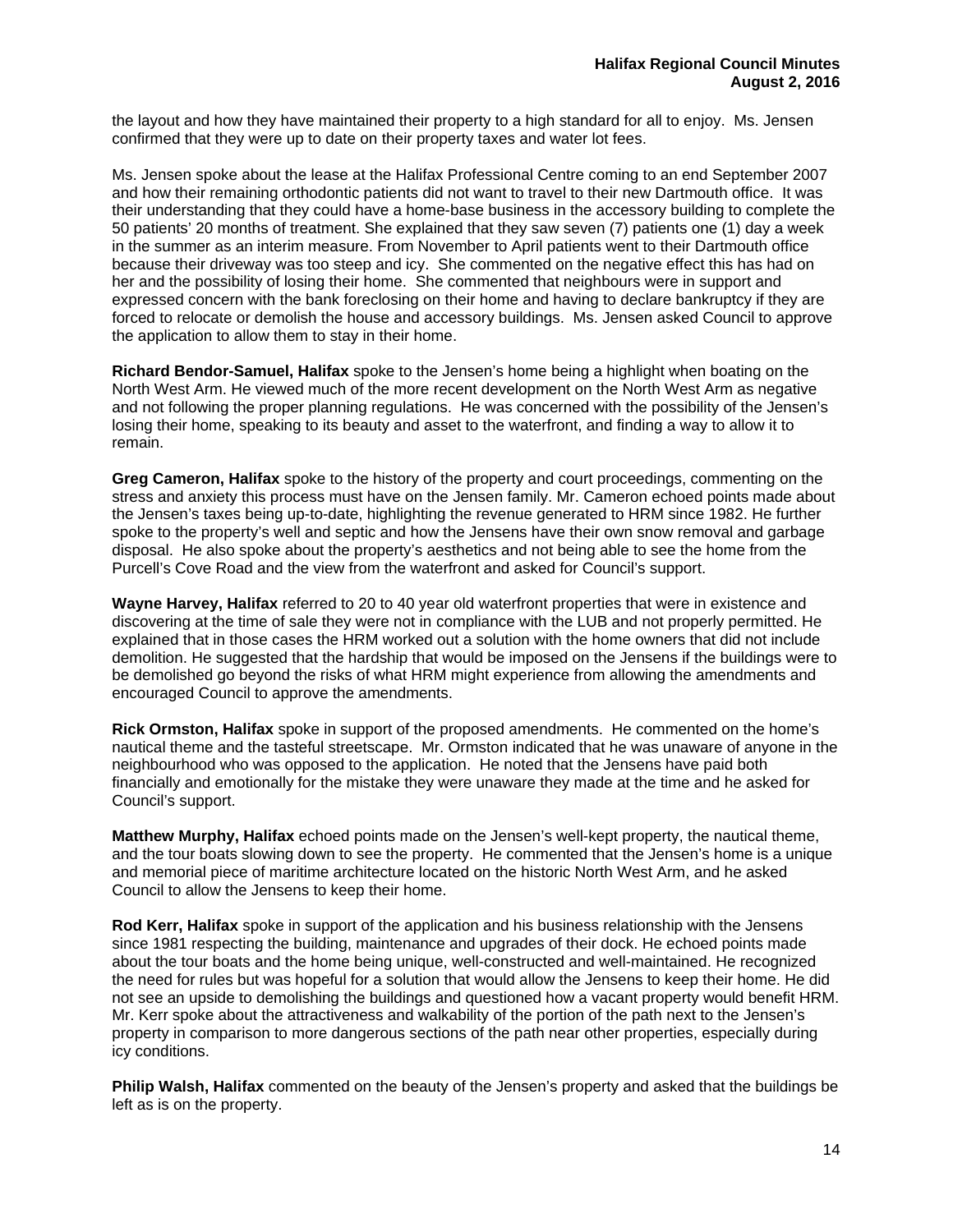**Richard Dube, Halifax** spoke to the Jensen's character and the aesthetic of their home. It was his and his wife's opinion that demolishing the buildings would be an extremely punitive action with no benefit and he asked Council to approve the application.

**Marge Blunden, resident of Prospect Bay** spoke to boating with friends down the North West Arm to show them the homes along the waterfront, indicating that the Jensen's home was one of the most liked. She commented on the nautical theme and how the Jensens have a ships bell that they ring to greet boats crushing by. She wondered what the North West Arm would look like without the Jensen's home and asked for Council's support.

**Peter Blunden, resident of Prospect Bay** asked Council to grant the amendments and save the Jensen's home from demolition. He spoke about heritage properties in HRM, commenting that although the Jensen's home was not as old, it was grand, elegant and architecturally significant. He echoed points made about the tour boats, the home's unique nautical theme and the tragic loss it would have on the Jensen's and residents of Halifax to see it demolished.

**Michael Watts, Halifax** spoke about his experiences visiting the Jensen's home, commenting that Jean and Paulette Jensens are perfectionists with incredible taste. He did not feel that the Jensens would do anything intentional to go against planning regulations and suggested that there would be reputational harm to Council if the application was not approved.

**John Traves, Halifax** indicated that he was a neighbour of the Jensens and spoke in support of their application. He noted the importance of adhering to planning laws but asked Council to consider the fact that there is nothing to suggest that the Jensen's did not rely on their architect to get the permits.

The Mayor called three times for any other members of the public wishing to speak on the matter. There being none, it was MOVED by Councillor McCluskey, seconded by Councillor Nicoll

## **THAT the public hearing be closed.**

## **MOTION PUT AND PASSED.**

MOVED by Councillor Adams, seconded by Councillor Rankin

## **THAT Halifax Regional Council adopt the proposed amendments to the Halifax Municipal Planning Strategy (MPS) and Halifax Mainland Land Use By-law (LUB) as set out in Attachments A and B of the supplementary staff report dated May 20, 2016.**

Council discussed the motion with staff responding to further questions of clarification related to the location of the dwelling and accessory buildings and the risks to HRM if approved. Mr. Sampson confirmed the temporary dental office was no longer in use and the accessory buildings were only to be used for storage. Members agreed that it would be unfair to request the buildings be demolished but were concerned with undermining HRM's ability to enforce the by-laws. In response, staff reiterated points about the length of time that has passed on this property and the amendments being site specific.

## **MOTION PUT AND PASSED UNANIMOUSLY.**

Not present: Councillor Mosher

Council recessed at 8:01 p.m. and reconvened at 8:09 p.m.

# **14.4 MEMBERS OF COUNCIL**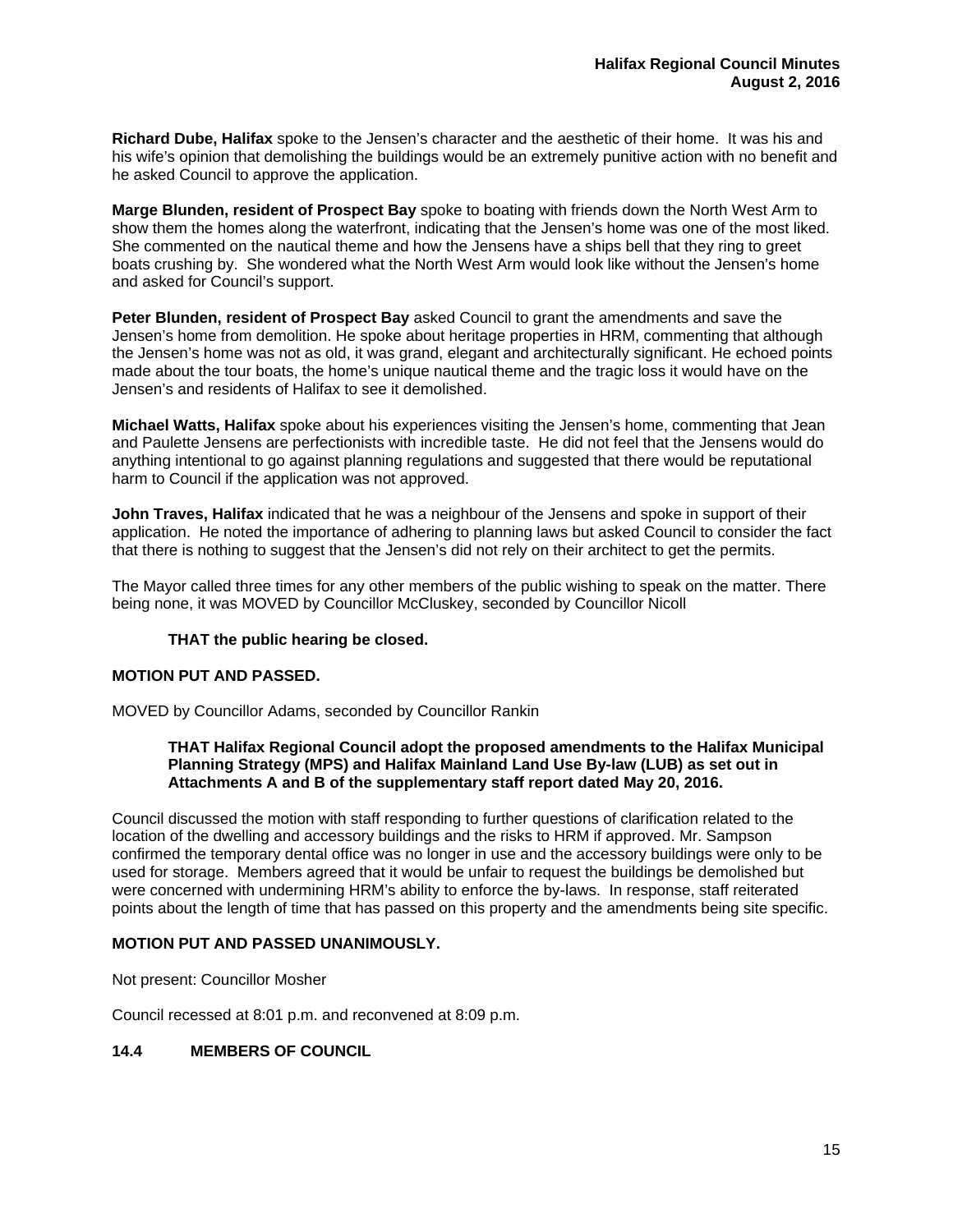# **14.4.1 Deputy Mayor Whitman – Support for the Atlantic Agricultural Fair**

The following was before Council:

A Councillor Request for Consideration Form submitted by Deputy Mayor Whitman

MOVED by Deputy Mayor Whitman, seconded by Councillor Adams

## **THAT Halifax Regional Council direct staff to prepare a report to the Audit and Finance Standing Committee in order to identify a funding source for the Atlantic Agricultural Fair, and make a recommendation to Regional Council.**

It was noted that the Atlantic Agricultural Fair is scheduled to run from October 6 to 10, 2016.

Discussion was held with questions being raised around the process and why this request was not vetted from staff to the Special Events Advisory Committee to determine the source of funding and amount for the Audit and Finance Standing Committee's consideration and recommendation to Regional Council.

Councillor Karsten requested a friendly amendment to change the wording of the motion to *consider a grant* rather than identify a funding source, which Council agreed.

The motion now reads:

#### **THAT Halifax Regional Council direct staff to prepare a report to the Audit and Finance Standing Committee in order to consider a grant for the Atlantic Agricultural Fair, and make a recommendation to Regional Council.**

During the discussion, Mayor Savage stepped down as Chair and to speak in of the motion and Deputy Mayor Whitman assumed the Chair. Following which, Mayor Savage resumed as Chair and Deputy Mayor Whitman took his seat.

# **MOTION PUT AND PASSED.** (14 in favour, 1 against)

In favour: Mayor Savage, Deputy Mayor Whitman, Councillors Dalrymple, Karsten, Nicoll, McCluskey, Mancini, Mason, Watts, Walker, Adams, Rankin, Craig and Outhit.

Against: Councillor Hendsbee

Not present: Councillors Mosher and Johns

## **15. MOTIONS**

# **15.1 Ratification of In Camera Motion from July 19, 2016**

MOVED by Councillor Hendsbee, seconded by Councillor Dalrymple

**THAT Halifax Regional Council ratify the direction provided to staff in the In Camera meeting of July 19, 2016 regarding agenda item 16.4.2 – Adjacent Parcels – Porters Lake Canal, Highway 207, Seaforth/Three Fathom Harbour.** 

## **MOTION PUT AND PASSED UNANIMOUSLY.**

Not present: Councillors Mosher and Johns

# **15.2 Councillor Karsten**

The following was before Council: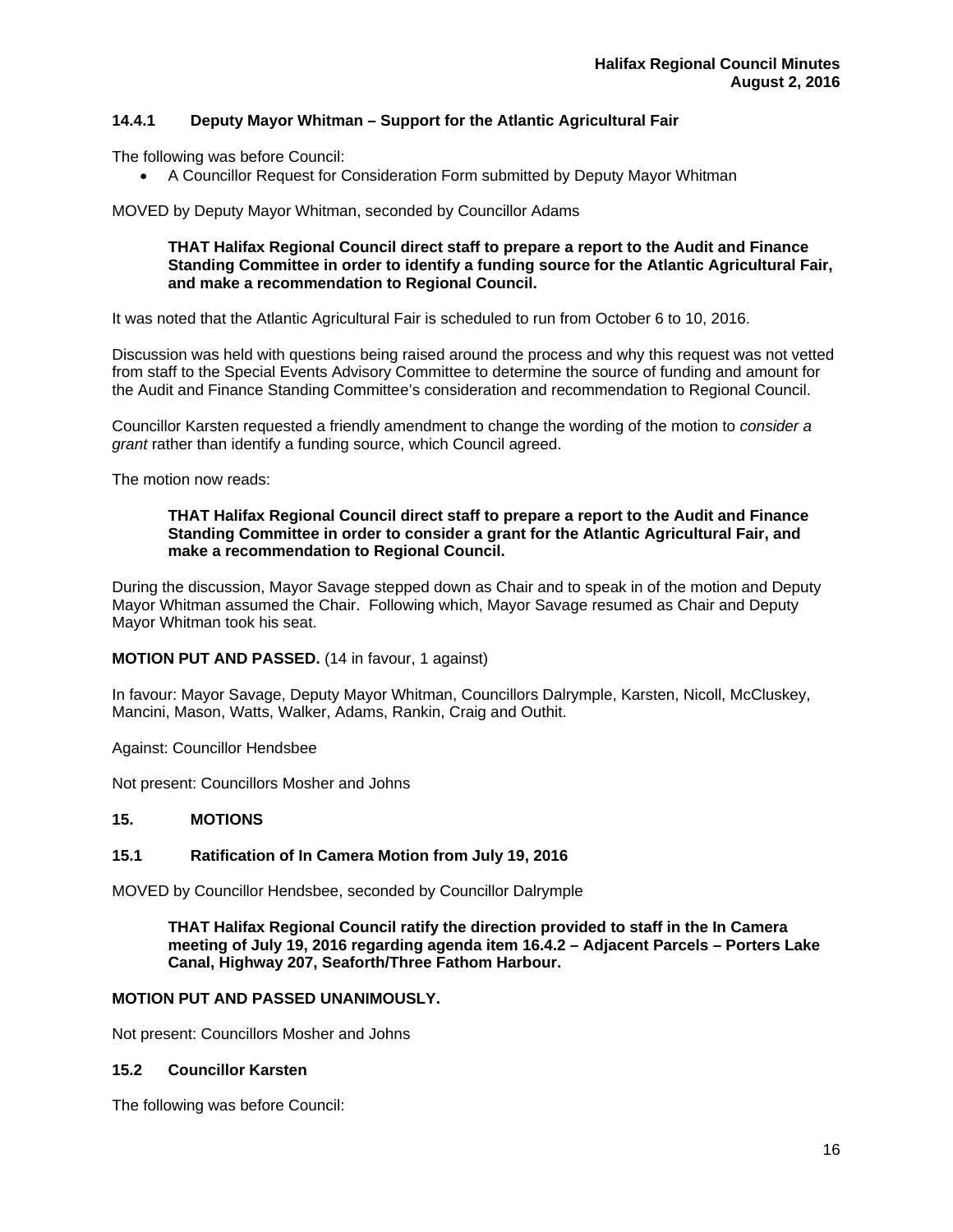Correspondence from Stephen Ryan and Margaret Lucas

MOVED by Councillor Karsten, seconded by Deputy Mayor Whitman

#### **THAT Halifax Regional Council request a staff report on the public service announcement released on July 26, 2016 advising that electric and gas-powered scooters and bicycles with trailers are not permitted on Halifax Transit ferries.**

Discussion was held and staff was asked to clarify in their report the things passengers would be permitted to bring on the Halifax Transit ferries (e.g. items such as large luggage, the number of bicycles, etc.) as it relates to the safety component.

# **MOTION PUT AND PASSED UNANIMOUSLY.**

Not present: Councillors Mosher and Johns

Item 17.1 was addressed at this time.

# **17.1 Councillor Mason – 825 Young Avenue, Halifax**

The following was before Council:

A Councillor Request for Regional Council Consideration form from Councillor Mason

MOVED by Councillor Mason, seconded by Councillor Watts

## **THAT Halifax Regional Council request that planning staff and the Heritage Advisory Committee consider the application for heritage registration of 825 Young Avenue during their September Heritage Advisory Committee meeting and report back to Council on October 4, 2016.**

Councillor Mason noted a correction on his Councillor Request for Regional Council Consideration form that the address is *825 Young Avenue* not 835.

Mr. Martin Ward, Acting Municipal Solicitor clarified that where this motion was arising from an item added to the agenda, it would mean that Council could not consider the motion until a staff report came forward with a recommendation. In order for this motion to go forward, Council needs to suspend the rules, which requires two-thirds vote. He explained that if they were prepared to suspend the rules, then Council could set a timeframe for the Heritage Advisory Committee to report back.

MOVED by Councillor Mason, seconded by Councillor Watts

## **THAT the rules be suspended to allow for a motion.**

Discussion was held on whether to suspend the rules with staff responding to questions of clarification.

Two-thirds vote required.

## **MOTION PUT AND DEFEATED.** (8 in favour, 7 against)

In favour: Mayor Savage and Councillors Hendsbee, Karsten, Nicoll, Mason, Watts, Craig and Outhit

Against: Deputy Mayor Whitman and Councillors Dalrymple, McCluskey, Mancini, Walker, Adams and Rankin

Not present: Councillors Mosher and Johns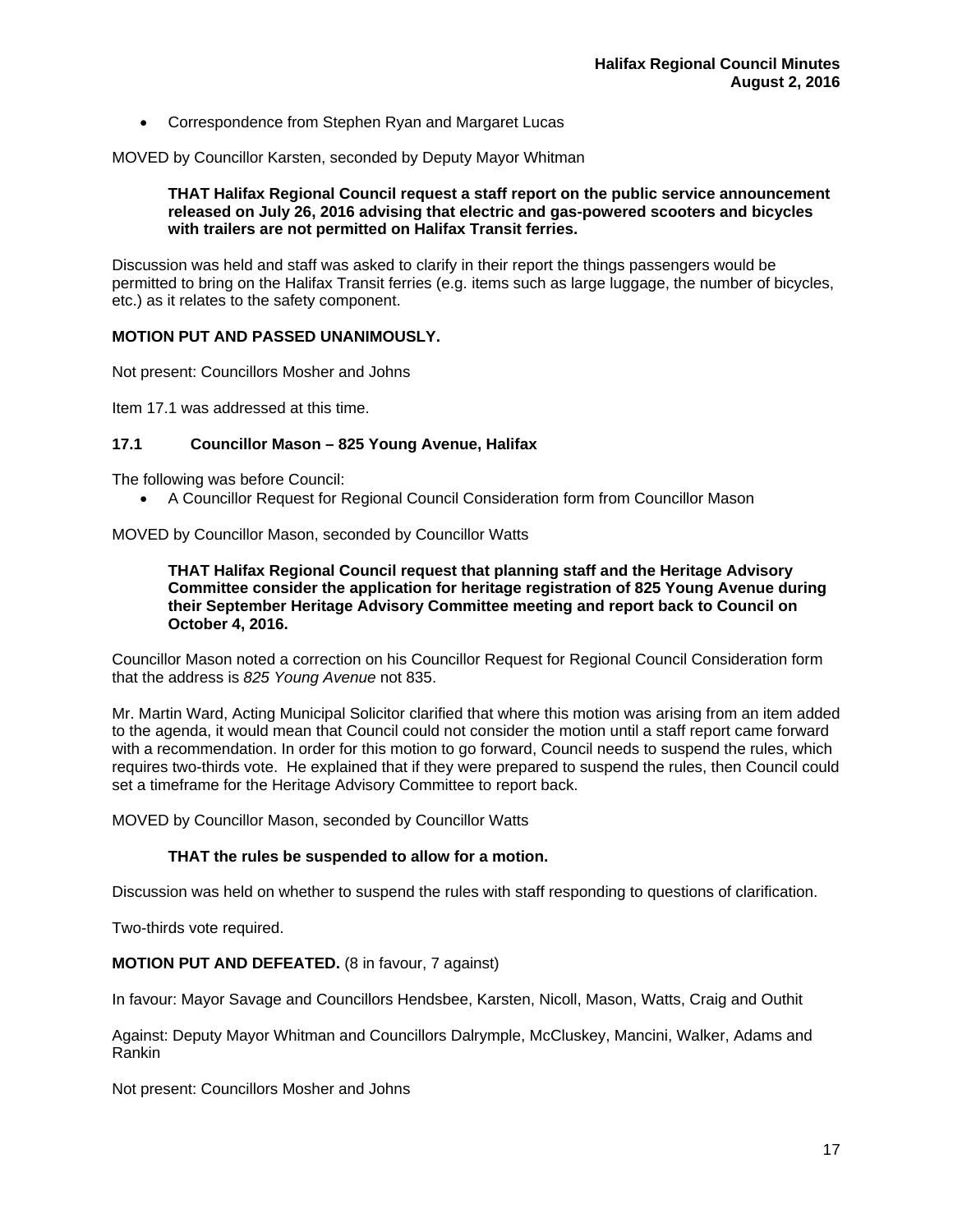Where the motion to suspend the rules was defeated, the motion directing planning staff and the Heritage Advisory Committee to consider the application for heritage registration of 825 Young Avenue was deemed to be out of order.

# **16. IN CAMERA (IN PRIVATE)**

# **16.1 Contract Negotiations**

A matter pertaining to contract negotiations and legal advice.

# **16.1.1 Halifax Commuter Rail Service – Private and Confidential Report**

The following was before Council:

 A private and confidential recommendation report submitted by the Chair of the Transportation Standing Committee dated July 24, 2016

MOVED by Councillor Dalrymple, seconded by Councillor Outhit

**THAT Halifax Regional Council:** 

- **1. Direct staff to further explore the unsolicited proposal regarding commuter rail in Halifax Regional Municipality, and that staff return to Regional Council with the results of the discussion for further consideration.**
- **2. Not release the private and confidential Transportation Standing Committee report dated July 24, 2016 to the public.**

## **MOTION PUT AND PASSED UNANIMOUSLY.**

Not present: Councillors Mosher and Johns

## **16.1.2 Award – Request for Proposal No. 16-043, Operation of Halifax Ragged Lake Source-Separated Composting Facility – Private and Confidential Report**

The following was before Council:

A private and confidential staff recommendation report dated July 12, 2016

MOVED by Councillor Adams, seconded by Councillor Walker

## **THAT Halifax Regional Council:**

- **1. Award RFP No. 16-043, Operation of Halifax Ragged Lake Composting Facility to the highest scoring proponent meeting specifications and for an estimated cost as outlined in the private and confidential staff report dated July 12, 2016.**
- **2. Direct staff to release the private and confidential report dated July 12, 2016 after agreements have been executed by the CAO or his delegate.**

## **MOTION PUT AND PASSED UNANIMOUSLY.**

Not present: Councillors Mosher and Johns

# **16.2 Property Matter**

A matter pertaining to providing instruction and direction to officers and employees of the Municipality pertaining to the acquisition / sale of land in regard to

## **16.2.1 Ross Road Realignment Capital Budget** *– Private and Confidential Report*

The following was before Council: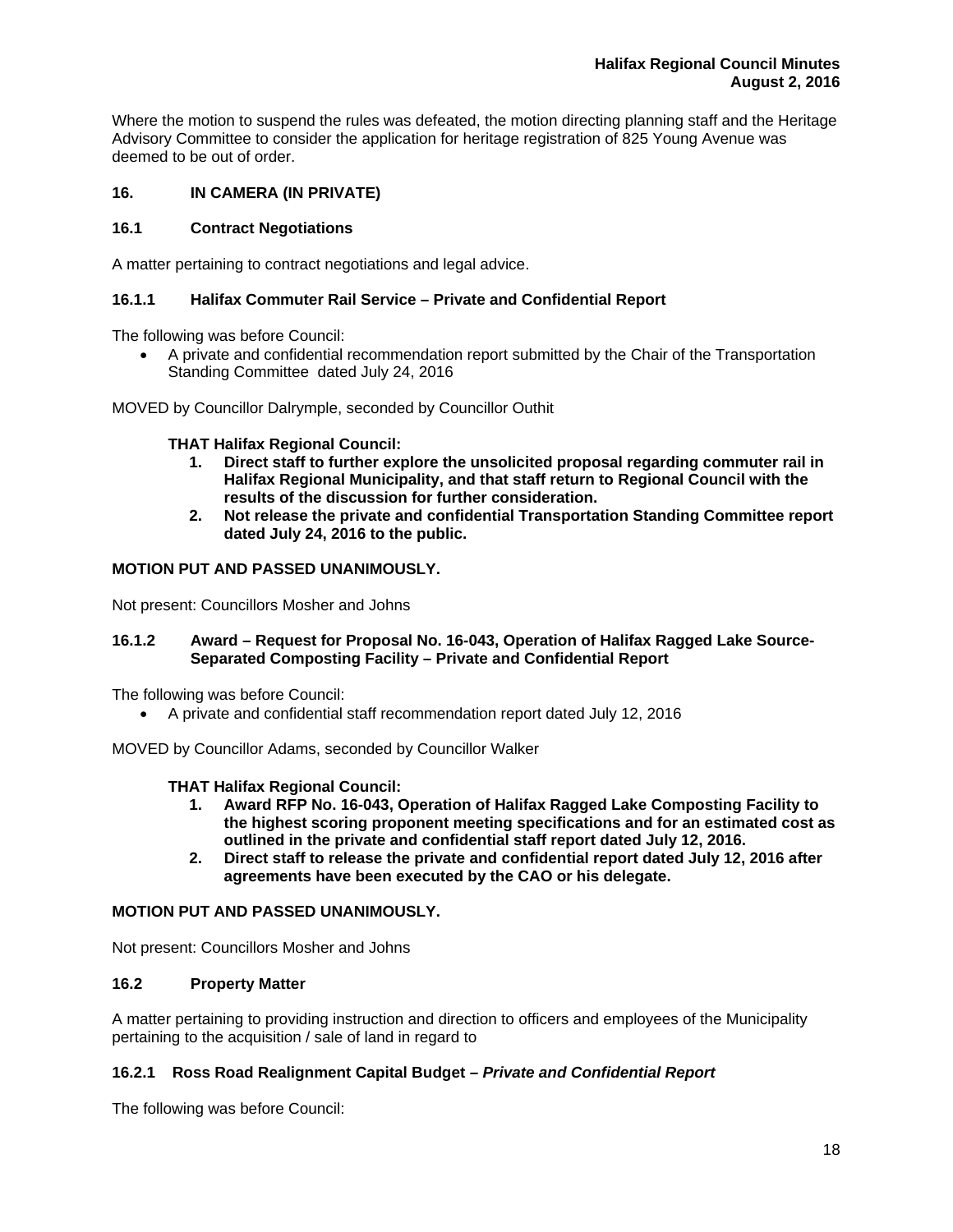A private and confidential recommendation report submitted by the Chair of the Audit and Finance Standing Committee dated July 26, 2016

MOVED by Councillor Nicoll, seconded by Councillor Hendsbee

# **That Halifax Regional Council:**

- **1. Approve funding for the Ross Road Realignment project as outlined in the Financial Implications section of the private and confidential staff report dated May 25, 2016 and the private and confidential Audit and Finance Standing Committee report dated July 26, 2016.**
- **2. It is further recommended that the Audit and Finance Standing Committee report dated July 26, 2016 be released once negotiations with the land owner and an agreement has been reached.**

# **MOTION PUT AND PASSED UNANIMOUSLY.**

Not present: Councillors Mosher and Johns

# **16.3 Labour Relations**

A matter pertaining to reports, advice and recommendations, instruction or direction to officers and employees of the Municipality concerning labour relations and employee negotiations arising out of the contract or contract negotiations with one of the Municipalities unions.

# **16.3.1 Collective Bargaining Update - Oral –** *Private and Confidential Report*

This matter was addressed following Item 18.1 - Notices of Motion, see page 20.

## **17. ADDED ITEMS**

# **17.1 Councillor Mason – 825 Young Avenue, Halifax**

This matter was addressed earlier in the meeting, see page 17.

## **18. NOTICES OF MOTION**

## **18.1 Deputy Mayor Whitman**

"TAKE NOTICE that, at the next meeting of Halifax Regional Council to be held on September 6, 2016, I propose to move that Halifax Regional Council respect the wishes of the residents of Westwood Hills, surrounding communities and the Tantallon area to be heard on the possibility of an asphalt plant opening in their neighbourhood and instruct staff of HRM's Planning Department to conduct an additional public consultation session before the staff information report is presented to HRM's Northwest Community Council."

## **18.2 Deputy Mayor Whitman**

"TAKE NOTICE that, at the next meeting of Halifax Regional Council to be held on September 6, 2016, I propose to move First Reading of proposed By-law S-443, which will amend By-law S-400, *the Street Improvement By-law* the purpose of which is to adopt the Local Improvement Charges for 2015 for new paving projects outside the core area."